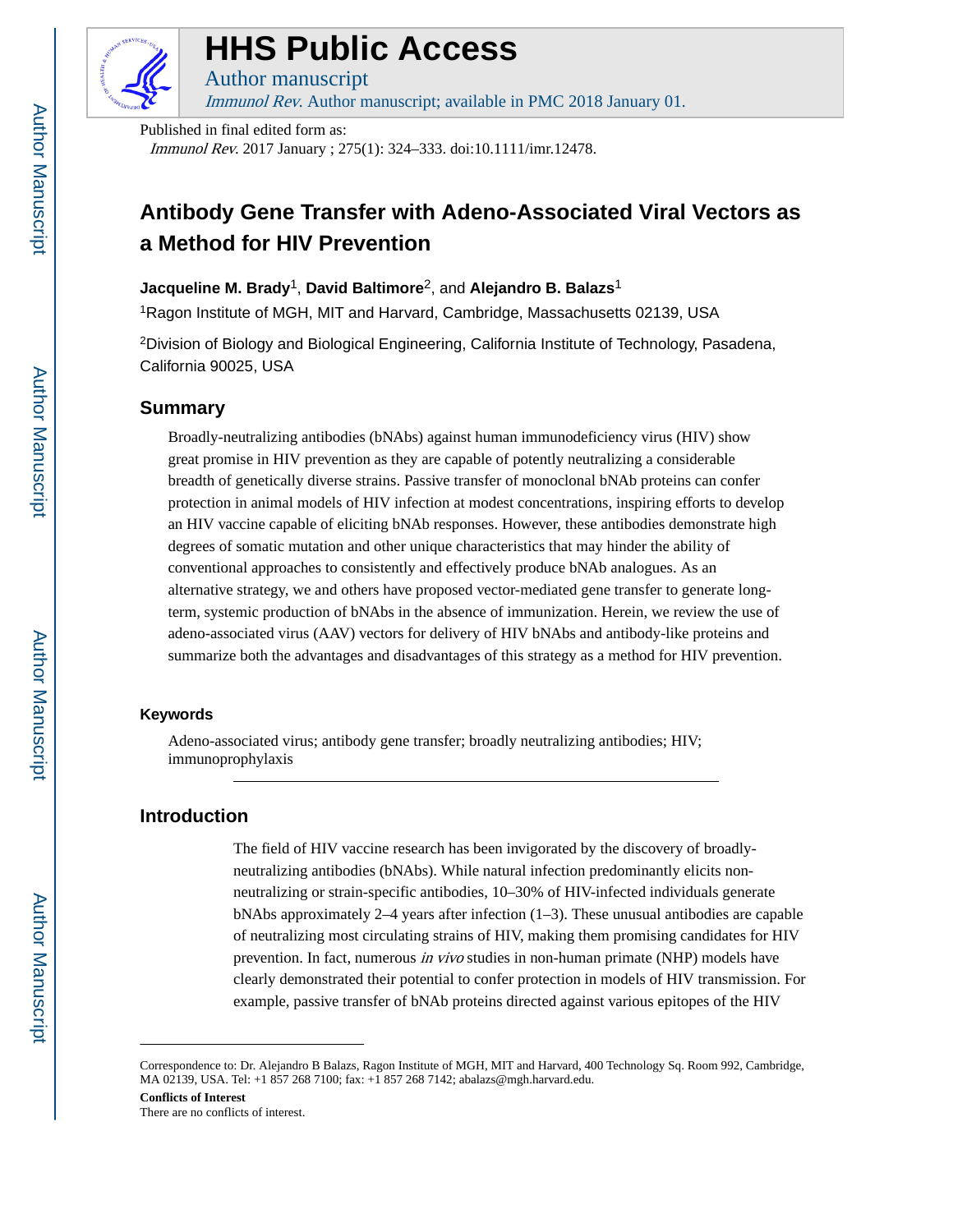envelope glycoprotein (Env) has effectively protected animals from intravenous challenge of SHIV, a chimeric SIV/HIV virus (4). Similar studies have extended these results to show that numerous bNAbs of varying epitope specificity can protect animals from both intravenous and mucosal SHIV transmission (5–8). Passive transfer of 2G12, an HIV bNAb recognizing a glycan-dependent Env epitope, led to reduced viral load in newborn macaques highlighting the potential of bNAbs to impact mother-to-child transmission (9).

In addition to animal models, several phase I clinical trials have demonstrated the efficacy of bNAbs against HIV infection. A single intravenous infusion of VRC01, a bNAb directed against the CD4 binding site (CD4bs) of HIV Env, reduced viral load by  $1.1-1.8 \log_{10}$  in 6 of 8 viremic subjects (10). Those who did not respond were found to have predominantly VRC01-resistant virus at the onset of the study. Similarly, a single intravenous infusion of 3BNC117, another CD4bs-directed bNAb, reduced viral load by  $0.8-2.5 \log_{10}$  at a dose of 30 mg/kg (11). Furthermore, passive transfer of 3BNC117 has been shown to delay viral rebound in HIV-infected individuals undergoing analytical treatment interruption (12). Two infusions of 30 mg/kg of antibody delayed viral rebound by 5–9 weeks whereas four infusions delayed for up to 19 weeks. This was significant compared to historical controls that typically rebounded less than 3 weeks after treatment interruption. Taken together, these studies highlight the safety and efficacy of passive transfer of HIV bNAbs for reduction of viremia and maintenance of viral suppression. Given this demonstrable potency against HIV in humans, bNAbs may also serve as effective tools in the context of HIV prophylaxis. In fact, a phase II clinical trial sponsored by the NIAID Vaccine Research Center (VRC) is currently recruiting participants to evaluate the safety and efficacy of VRC01 passive transfer in preventing HIV infection in high-risk, uninfected women in Sub-Saharan Africa (13). In addition, the VRC is recruiting participants for a phase I clinical trial to assess the safety of VRC01 passive transfer in infants less than 72 hours after birth at high risk for mother-to-child HIV transmission (14).

While these studies underscore the potential use for bNAbs in HIV therapy and prevention, passive transfer is likely an infeasible HIV vaccine approach. Given the short half-life (approximately 3 weeks) of antibodies in vivo, this approach would require continual readministration to maintain protective antibody concentrations. Previous clinical experience with preexposure prophylaxis indicates that consistent readministration generally reduces patient compliance (15). To lengthen the interval between doses, the fragment crystallizable (Fc) region of delivered antibodies can be engineered to exhibit enhanced affinity for neonatal Fc receptors (FcRn). This interaction facilitates antibody recycling through the endocytic salvage pathway in which endocytosed IgG binds FcRn within the early endosome and recycles back to the cell surface, thus preventing lysosomal degradation (16). Fc mutations that enhance interaction with FcRn, such as M428L/N434S (LS), T250Q/M428L (QL), and M252Y/S254T/T256E (YTE) have been shown to significantly improve antibody half-lives in vivo (17–19). In the NHP model, passive transfer of VRC01 harboring these mutations (VRC01-LS) resulted in a longer serum half-life, increased antibody concentration at mucosal surfaces, and enhanced protection against SHIV challenge compared to the wild-type antibody (20). A phase I clinical trial sponsored by the VRC is currently recruiting participants to assess the safety of passive transfer of VRC01-LS in healthy adults as the long-term immunogenicity of these engineered antibodies remains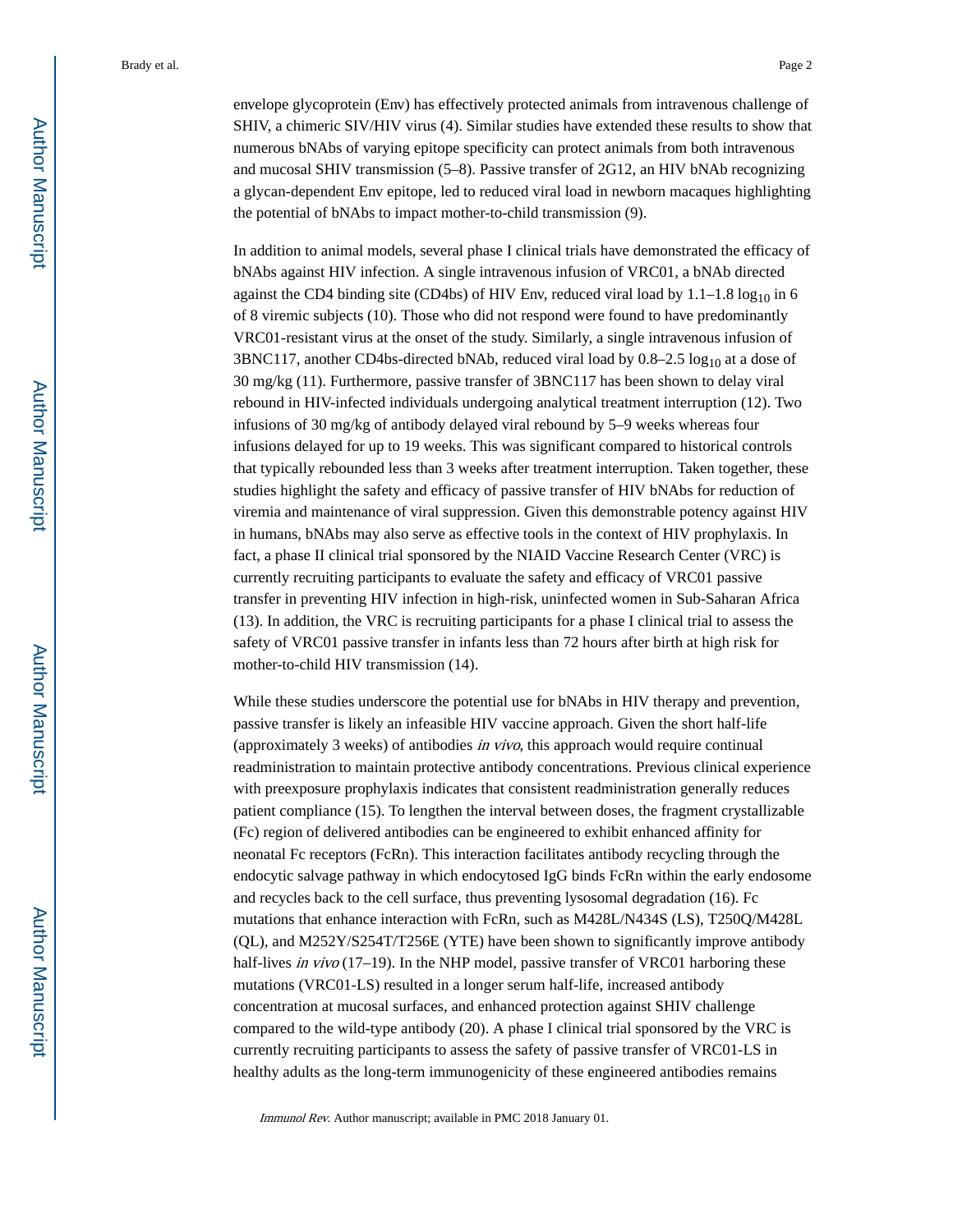unknown (21). Even considering the potential for longer intervals between doses, additional logistical requirements such as continual antibody production, temperature-controlled storage, and complex distribution networks, will further hinder the implementation of a passive transfer vaccine approach, particularly in developing countries where intervention is most needed. Therefore, other strategies must be explored for the generation of bNAb responses against HIV.

Historically, single- or limited-dose vaccines, such as for smallpox or polio, have represented the most effective eradication approaches against infectious diseases. Encouragingly, the bNAb-mediated protection observed in the aforementioned NHP studies and clinical trials occurred at modest antibody concentrations representing only about 1% of total circulating IgG1 (22). Therefore, substantial effort has been focused on the design of immunogens capable of eliciting HIV bNAb responses (23–25). Structural studies of bNAbs bound to their viral antigens have helped to elucidate major sites of Env vulnerability including the CD4bs, glycan-dependent epitopes in variable loops 1 and 2 (V1/V2) or variable loop 3 (V3), the gp120/gp41 interface, and the membrane proximal external region (MPER) (26–29). However, unique characteristics of bNAbs, such as high somatic mutation and a long heavy chain complementarity determining region 3 (CDRH3), make the use of existing vaccination strategies very challenging. For example, several studies have shown that vaccination against influenza elicits antibodies with mutation rates in the V-gene of approximately 5% (30,31); however, VRC01 demonstrates a mutation rate closer to 30% (32). This high level of affinity maturation is likely the result of continuous exposure to an evolving antigen which would be difficult to mimic with current immunogens (Fig. 1a). Therefore, many studies have examined the co-evolution of HIV with bNAbs in order to identify unmutated common and early ancestor antibodies and understand the antigens that direct bNAb development (33–36). This could inform potential prime-boost vaccination strategies involving sequential immunogens to direct bNAb elicitation (Fig. 1b). While such studies represent important conceptual advances for the field of immunogen design, these approaches would necessitate repeated administration, presenting challenges for patient compliance. In addition, the stochastic nature of antibody evolution and selection in each vaccine recipient makes it difficult to design regimens that will consistently and efficiently elicit bNAb responses in the vast majority of genetically diverse subjects.

#### **Antibody Gene Transfer with Adeno-Associated Viral Vectors**

As an alternative to traditional vaccination approaches, gene transfer has been used to produce HIV bNAbs in vivo. In this method, transgenes encoding the desired antibody are delivered to tissues, resulting in secretion and systemic expression of biologically active antibodies without the need for immunization (Fig. 1c). A variety of vector systems have been developed to deliver antibody transgenes including naked DNA and lentiviral vectors (37–39). Herein, we will focus on the use of adeno-associated virus (AAV) vectors for the delivery of bNAbs as they constitute the best-studied gene therapy vector for use in humans. Recently, Glybera, an AAV vector expressing lipoprotein lipase enzyme, was the first gene therapy to be approved for clinical use in Europe as treatment for familial lipoprotein lipase deficiency. In addition, AAV vectors have been employed to conduct over 100 gene therapy clinical trials for diseases ranging from cystic fibrosis and blindness to hemophila B. These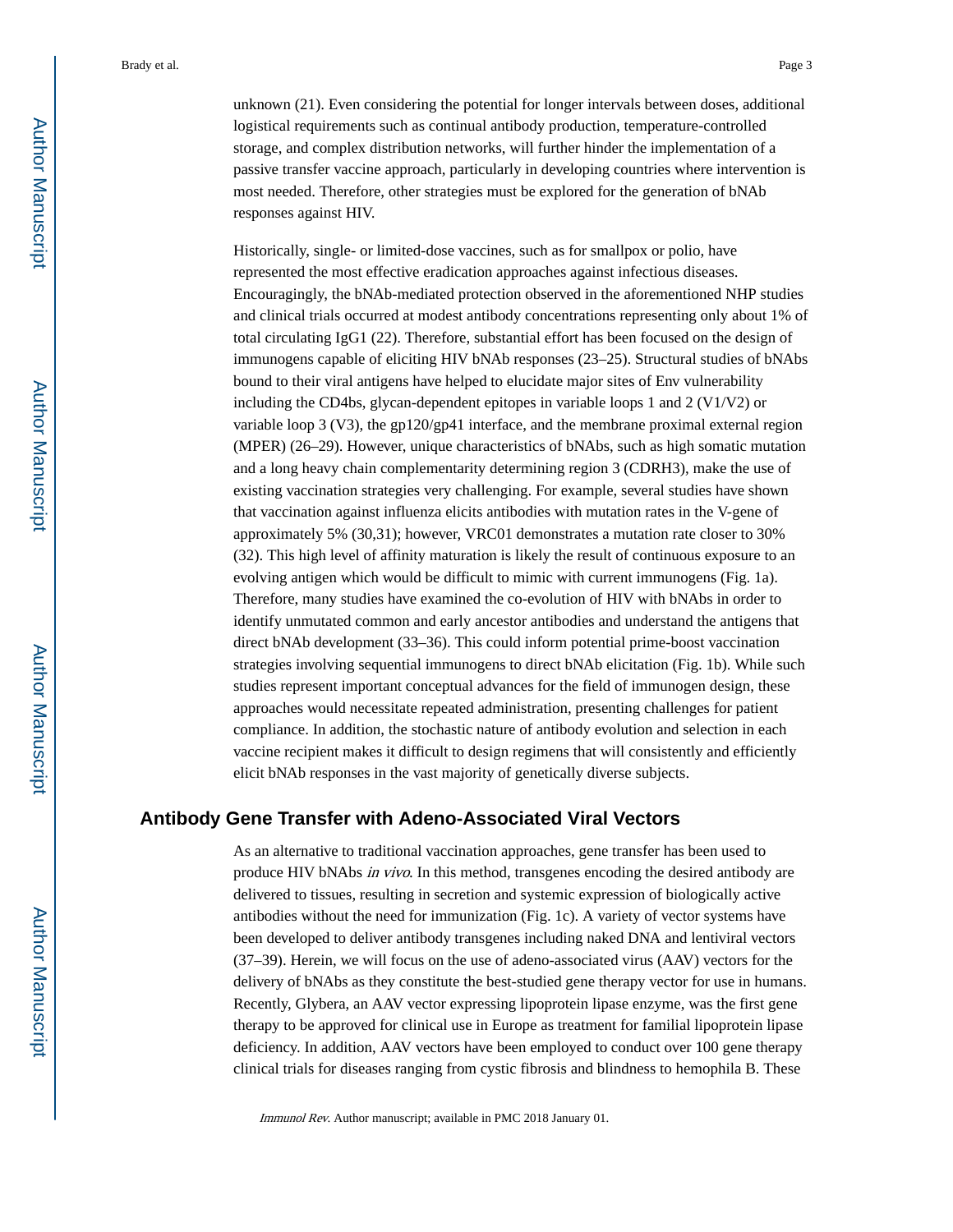trials have proceeded in the absence of significant adverse events and some have yielded dramatic therapeutic efficacy (40). Beyond safety, AAV-based antibody gene transfer boasts many potential benefits as it bypasses dependence on humoral immunity and requires only a single dose for sustained expression of mature bNAbs. Moreover, AAV particles are resistant to high temperatures as well as wide-ranging pHs and can be stored in stable form for long periods of time without much loss of infectivity, enabling simpler distribution and implementation in resource-limited settings (41–43).

AAV is a small, icosahedral, non-enveloped virus belonging to the family *Parvoviridae* in the genus Dependovirus which depends on the presence of co-infecting helper viruses, such as adenovirus or herpesvirus, for productive infection. AAV packages a single-stranded DNA genome of approximately 4.7 kilobases (44) and is capable of infecting a variety of both non-dividing and dividing cell types including muscle, liver, and brain. Cellular tropism is defined by the identity of the viral capsid, of which hundreds have been described (45) and that fall into at least 9 serotypes. Upon infection, AAV escapes the endosomal network and traffics to the nucleus by a yet unknown mechanism where the 145 base pair AAV inverted terminal repeats (ITRs) located on either end of the genome self-prime second-strand synthesis by cellular polymerases. In the absence of helper virus, natural AAV infection utilizes the virally-encoded Rep proteins to facilitate site-specific integration at a locus on human chromosome 19 and establish latent infection (46–48).

Although over 70% of the human population are seropositive for AAV serotype 2 (AAV2) (49), natural AAV infection has not been definitively linked with any symptoms or disease. In 2015, Nault *et al* (50) identified AAV2 integrations in known cancer driver genes in a small subset (roughly 5%) of hepatocellular carcinomas, suggesting a potential pathogenic role for AAV2 in cancer. However, these results remain highly controversial as a second group re-analyzed the presented data and reached contradictory conclusions (51). While it is important to understand the risks associated with AAV, the insertional mutagenesis in question is likely dependent on viral Rep proteins which are excluded in AAV-based gene therapy vectors. The ITR sequences are the only cis-acting viral DNA elements necessary for replication and packaging; therefore, rAAV vectors consist only of the transgene of interest flanked by AAV2 ITR sequences. Rep and Cap proteins as well as necessary helper proteins are then provided in trans to produce encapsidated replication-incompetent rAAV in cell lines. Upon administration, the rAAV vector lacking Rep gene function can transduce cells where it persists as an episome composed of a series of head-to-tail concatemers of the recombinant genome in the nucleus of infected cells (52). Previous studies have demonstrated sustained expression following intramuscular (IM) injection of rAAV, with one study observing transgene expression in human skeletal muscle 10 years post administration (53–56). As a result of the highly vascularized nature of muscle tissue, transgenes introduced by IM injection can also be released into systemic circulation (57–59).

In 2002, Lewis *et al* were the first to demonstrate the feasibility of rAAV-vectored gene transfer to generate systemic expression of biologically active, full-length HIV bNAbs (60). Their vector consisted of two distinct promoters, each driving the expression of either the heavy or light chain gene of b12, an early-generation CD4bs-directed bNAb. Immunodeficient Rag1 mice given a single IM injection of rAAV1/b12 achieved serum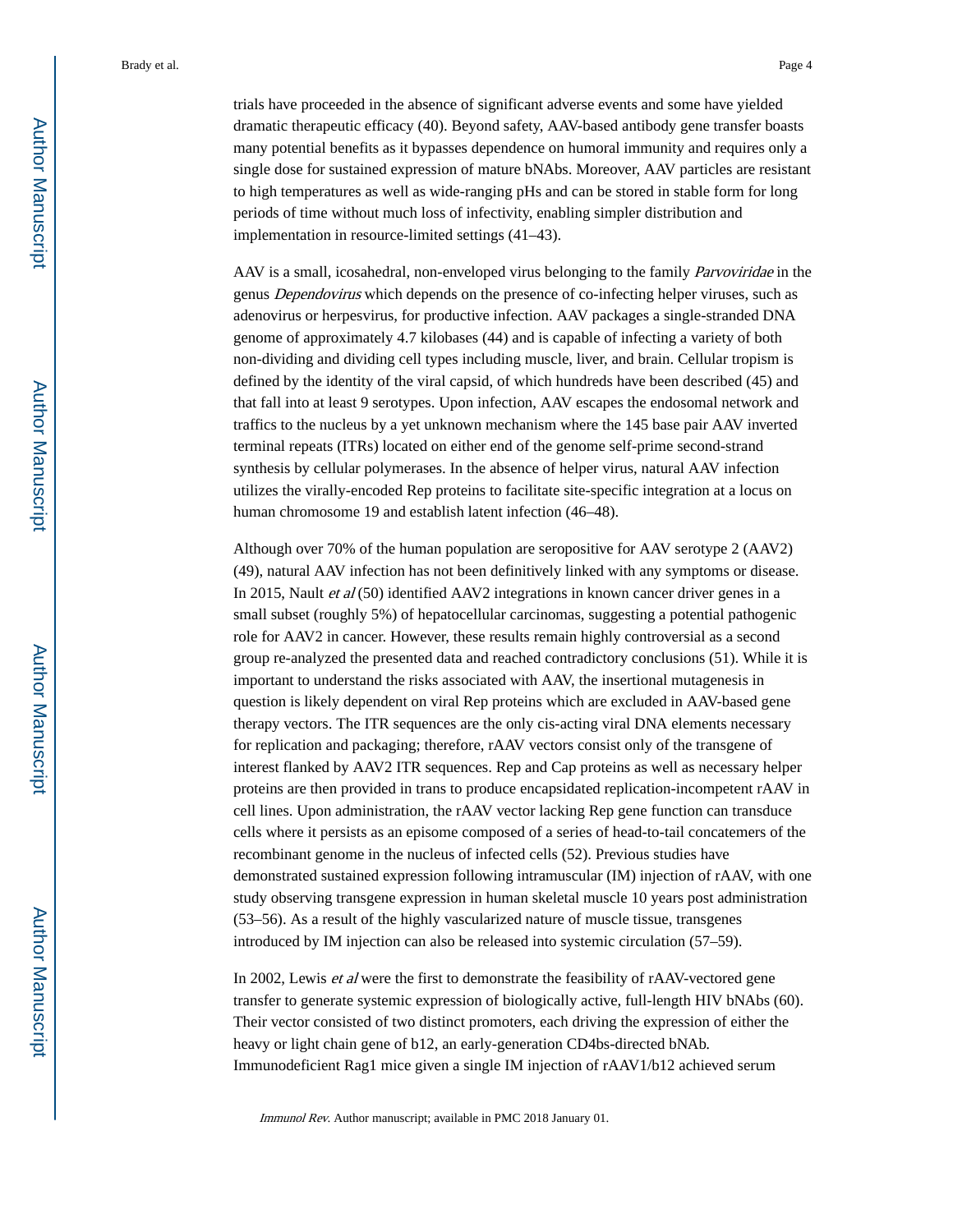antibody concentrations as high as 8 μg/mL which persisted for the 6 months of the study. The b12 produced in these animals retained its biological activity against HIV-1 as shown in in vitro neutralization assays against primary and T-cell line adapted HIV-1 isolates.

Fang *et al*  $(61)$  were able to achieve superior full-length antibody concentrations following intra-hepatic AAV8 administration by engineering a bicistronic vector in which both the heavy and light chain genes were expressed from a single open reading frame. This vector utilized the 2A self-processing peptide derived from the foot-and-mouth disease virus which promotes ribosomal skipping of a glycyl-prolyl peptide bond at the C-terminus of the 2A peptide (62). This results in release of the polypeptide from the ribosome while allowing synthesis of the downstream peptide to continue. Incorporation of an optimized furin cleavage site upstream of the 2A sequence ensured that no residual amino acids from the 2A peptide remained on the expressed antibody (63). When the anti-VEGFR2 antibody DC101 was expressed from this vector, functional antibody was produced which maintained antigen binding in vitro and achieved highly efficient expression in vivo. A single dose of rAAV8/ DC101 administered through the portal vein to nude mice led to serum antibody concentrations greater than 1000 μg/mL for 4 months (61,63). Given the limited carrying capacity of AAV vectors, the use of 2A peptide is substantially more space-efficient than dual-promoter configurations and was fundamental to the development of vectors capable of efficient full-length HIV bNAb expression.

#### **AAV-Delivered Antibodies Confer Protection from HIV Infection**

In 2009, Johnson et al (64) were the first to demonstrate that AAV-delivered antibody-like proteins conferred protection against a challenge infection. They engineered immunoadhesin molecules consisting of SIV gp120-specific variable heavy and variable light chains connected by a linker and joined to the constant heavy region of the rhesus macaque IgG2 molecule. These antibody-like proteins exhibited potent neutralization against SIV strains in vitro and were used to test protection following gene transfer with a self-complementary AAV (scAAV) vector. The genome of scAAV vectors is engineered to form an intramolecular double-stranded DNA template, allowing for more rapid expression with the drawback of reduced carrying capacity. Rhesus macaques given an intramuscular injection of scAAV1 expressing SIV-specific immunoadhesins achieved serum concentrations between 40 and 190 μg/mL 4 weeks after AAV administration. At this time, animals were challenged intravenously with a single dose of the SIV molecular clone SIVmac316 that was sufficient to infect all control animals. Six of the 9 macaques previously given scAAV encoding immunoadhesins were completely protected from infection as assessed by the lack of both Gag-specific antibodies and SIV RNA in the plasma. Those macaques expressing immunoadhesins that went on to become infected were found to have significant antitransgene responses in the form of immunoadhesin-specific antibodies, which correlated with a sharp decline in immunoadhesin serum concentrations and loss of protection. This was the first study to demonstrate the efficacy of an AAV-based vaccine approach in a model of HIV transmission. However, their AAV vector configuration exhibited limited carrying capacity that was unable to accommodate full-length antibody sequences necessitating the use of non-natural immunoadhesin molecules.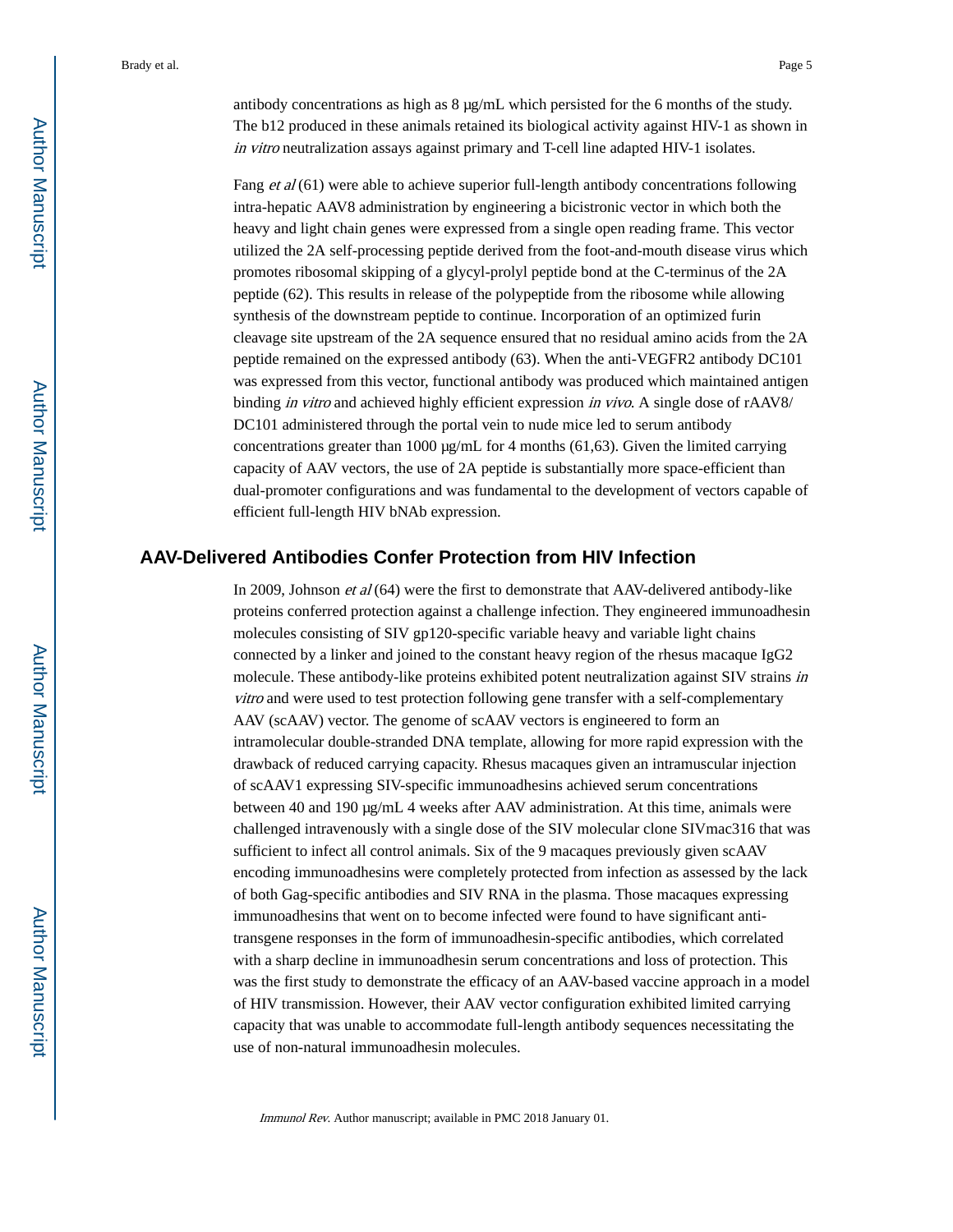Our lab has previously described the development of an optimized expression vector capable of inducing long-term, systemic expression of full-length, naturally-occurring human bNAbs (65,66). This vector utilizes the aforementioned 2A peptide to enable bicistronic expression of bNAb heavy and light chains. IM injection of rAAV8 expressing b12 into both immunocompetent and immunodeficient mouse strains led to antibody serum concentrations greater than 100 μg/mL for at least 52 weeks. In humanized mice, rAAV delivery of HIV bNAbs protected animals from a single intravenous challenge dose of the HIV molecular clone NL4-3. Control mice exhibited significant CD4 cell depletion whereas mice expressing b12 did not. Other HIV bNAbs including 2G12, 4E10 and 2F5 exhibited partial protection in which some mice maintained high CD4 cell counts and others experienced delayed depletion. To assess the concentration necessary to afford protection from intravenous challenge, we performed a titration experiment in which we administered decreasing doses of rAAV expressing b12 or VRC01 which ultimately required serum antibody concentrations of 34 μg/mL and 8.3 μg/mL respectively to afford protection (65). This was the first study to demonstrate highly efficient, sustained expression of full-length HIV bNAbs from a single intramuscular injection that resulted in protection from intravenous HIV challenge.

The majority of human HIV transmission occurs through sexual contact. Therefore, we utilized the same approach, termed vectored immunoprophylaxis (VIP), in the bone marrowliver-thymus (BLT) humanized mouse model to assess the ability of rAAV-delivered HIV bNAbs to protect against mucosal transmission. When rAAV8 expressing VRC01 was administered intramuscularly to BLT mice, antibody concentrations reached 100 μg/mL in the serum and approximately 100 ng/mL in the vaginal mucosa. Four weeks after AAV administration, mice were subjected to weekly, nonabrasive, low-dose, intravaginal challenge of JR-CSF, a CCR5-tropic HIV molecular clone. Control mice became infected after an average of 4 to 5 challenges as measured by viral RNA in the plasma. Conversely, 5 of 8 BLT mice expressing VRC01 were completely protected following 15 consecutive challenges. The 3 mice that became infected required 13–15 challenges before plasma viremia could be detected. Interestingly, two of these infected mice exhibited escape from VRC01 using the identical amino acid substitutions within envelope. This result argues against absolute sterilizing immunity as the mechanism of bNAb mediated protection in this model given the requirement for viral replication to acquire escape mutations. We favor a model in which bNAbs protect by blunting viral replication sufficiently to extinguish most but not all infection events. Heterosexual transmission of HIV between humans is a fairly inefficient process occurring between 1 in 100 and 1 in 1000 exposures (67,68). Most often, successful HIV infection is the result of propagation of one viral strain, termed the transmitted/founder (T/F) virus. In order to determine if T/F strains were more resistant to antibody neutralization compared to lab-adapted strains, we performed a second repetitive mucosal challenge study using REJO.c, a CCR5-tropic T/F molecular clone. IM injection of rAAV expressing VRC07G54W, a more potent CD4bs-directed bNAb, led to antibody concentrations in the serum and vaginal mucosa comparable to that observed for VRC01, but conferred complete protection against 21 consecutive intravaginal challenges of REJO.c (66).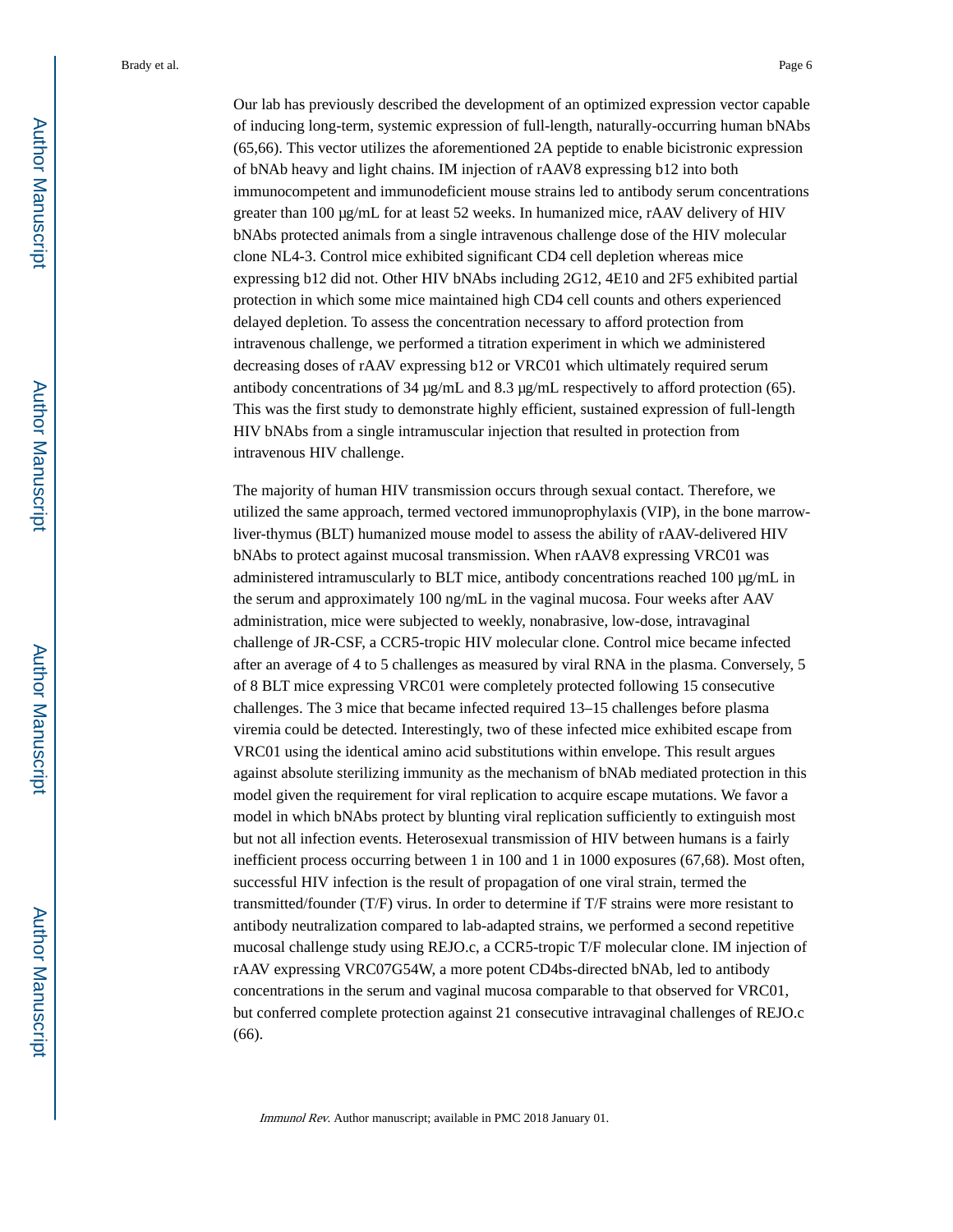In 2015, Saunders et al (69) demonstrated that rAAV8 delivery of simianized broadly neutralizing antibodies protected non-human primates from mucosal SHIV infection. The study used the same rAAV expression vector we had previously developed. IM injection of AAV expressing simianized VRC07 resulted in serum antibody concentrations of 2.5 to 7.7 μg/mL 2 to 4 weeks following administration. However, antibody concentrations became undetectable by 9 weeks coinciding with an increase of anti-VRC07 responses. To circumvent this issue, the rhesus immune response was suppressed prior to rAAV administration using cyclosporine (CsA). This resulted in an average peak serum antibody concentration of 38.12 μg/mL across 6 macaques. Following cessation of CsA treatment, antibody concentrations decreased due to the appearance of anti-antibody responses. However, 3 of the 6 animals maintained serum antibody concentrations between 1 and 10 μg/mL for 16 weeks. Macaques given rAAV8/VRC07 and CsA treatment were challenged intrarectally with the CCR5-tropic SHIV-BaLP4 5.5 weeks after AAV administration. All control animals became infected, but 4 of the 6 macaques expressing VRC07 were protected. The 2 animals that became infected exhibited little to no VRC07 expression at the time of challenge.

A study by Fuchs et al (70) showed that long-term expression of anti-SIV antibodies could protect from successive intravenous challenges of SIVmac239. They used two AAV vector approaches to deliver full-length IgG1 antibodies derived from previously described SIVspecific immunoadhesin sequences. In the first approach, they used a traditional singlestranded rAAV vector to express the full-length antibody. In the second approach, they used scAAV in which the heavy and light chain genes were delivered on separate vectors. IM injection of AAV led to variable serum concentrations with no discernable difference between the two vector approaches. Most macaques exhibited a precipitous drop in antibody concentration that coincided with the development of anti-antibody responses. However, one animal achieved a serum concentration of 270 μg/mL which persisted for more than 2 years in the absence of anti-anti responses. Interestingly, this animal was the only one to resist 6 consecutive intravenous challenges with SIVmac239, the last of which was 10 intravenous infectious doses. While macaques with low-level antibody expression became infected, they did exhibit significantly lower SIV viral RNA during peak viremia and chronic phase infection. In addition, time from exposure to peak viremia was also significantly longer in these animals.

Lastly, Gardner *et al* (71) used a rAAV-based approach to deliver eCD4-Ig to NHPs in place of HIV bNAbs. This antibody-like protein consists of the immunoadhesin form of CD4 fused to a sulfopeptide mimic of CCR5 and demonstrates broad and potent neutralization of HIV-1 isolates in vitro. IM injection of rAAV expressing the rhesus macaque form of eCD4- Ig in conjunction with a second vector expressing a required sulfation enzyme resulted in serum concentrations that stabilized between 17–77 μg/mL for the last 10 weeks of the 40 week study. Beginning 8 weeks after rAAV administration, macaques were challenged intravenously with increasing doses of SHIV-AD8, none of which successfully infected macaques expressing eCD4-Ig. Interestingly, animals exhibited minimal anti-transgene responses indicating that eCD4-Ig may be less immunogenic than the simianized antibodies previously described. However, it remains to be seen whether the non-natural structure of this antibody-like protein may yet elicit anti-transgene responses over a longer period of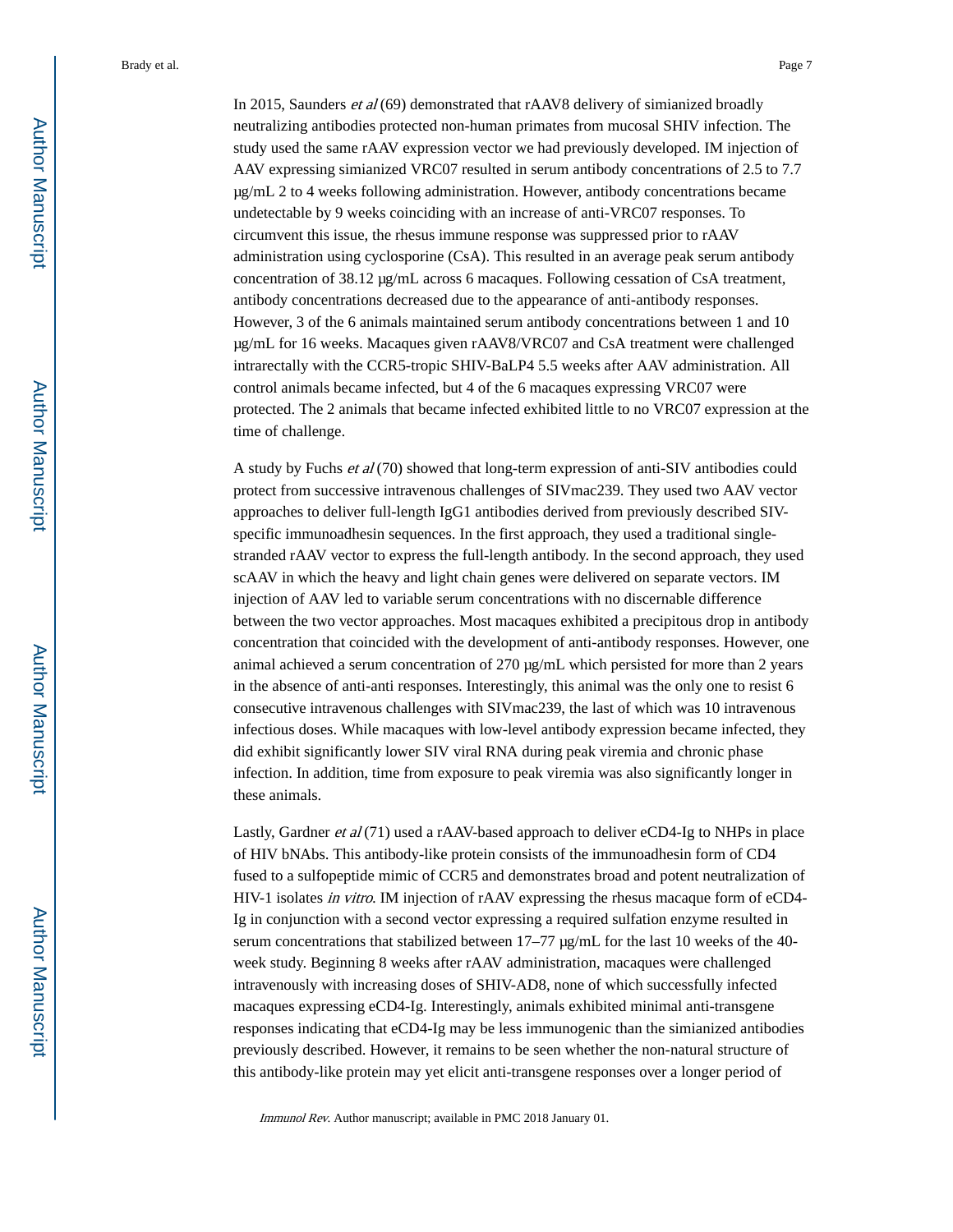observation. In addition, the need for co-administration of a second AAV encoding an enzyme for sulfation of the CCR5 mimetic peptide may hinder the clinical development of this approach as it relies on efficient transduction of both vectors for effective neutralization to occur and might necessitate an evaluation of the clinical safety of each separate component prior to testing their combination in human subjects.

#### **Potential Pitfalls of AAV-Vectored Antibody Gene Transfer**

While sustained expression of HIV broadly neutralizing antibodies and antibody-like proteins is a promising strategy for HIV prevention, there are still many obstacles to widespread use in humans. For one, AAV has a limited carrying capacity of approximately 5 kilobases which restricts the potential transgenes that can be expressed with these vectors. The introduction of the short 2A peptide sequence was an important advance as it maximized available vector space by abrogating the need for a second promoter. Despite this advance, efforts to further enhance transgene expression or engineer regulatable systems are still hindered by carrying capacity. Self-complementary AAV (scAAV) vectors may represent a method for more rapid and efficient transgene expression compared to traditional single-stranded rAAV vectors, though they can only accommodate half the natural carrying capacity, making them impractical for delivery of full-length antibodies in a single scAAV (32). The improved expression kinetics of scAAV vectors in vivo are thought to result from the ability of these vectors to form an intramolecular double-stranded DNA structure which circumvents the rate-limiting step of second-strand synthesis following transduction. However, it is not yet clear whether the improved expression characteristics are in fact a function of their unique structure or a result caused by difficulty in accurately quantifying scAAV vector preparations (72). Regardless, ongoing efforts will be necessary to further optimize rAAV vector configurations to maximize in vivo transgene expression in patients.

Another potential area of concern is the prevalence of pre-existing immunity to AAV. Approximately 60–70% of the human population is seropositive for antibodies against capsid for AAV1 and 2 (49). The presence of these antibodies would be predicted to significantly inhibit AAV transduction and thus reduce the efficacy of any AAV-based treatment. However, several strategies exist to address this issue. First, a wide variety of AAV serotypes could be employed which have exhibited limited circulation in human populations. The AAV8 serotype was isolated from rhesus macaques and is advantageous for its propensity for muscle transduction (73), reduced immunogenicity (74) and lower prevalence of seropositive individuals (about 38%) in the population (49). However, sufficient cross-reactivity between AAV capsids exist such that some individuals will still exhibit neutralizing activity against AAV8. While patient sera can be pre-screened for neutralizing factors prior to rAAV administration, new strategies will need to be developed to combat pre-existing immunity. Significant effort is being focused on the discovery of novel capsids that can improve tropism for tissues of interest (75) and reduce reactivity with existing human antibodies. For example, Zinn  $et al (76)$  utilized in silico reconstruction to infer the evolutionary intermediates of existing AAV serotypes. This lead to the identification of Anc80, the predicted ancestral capsid sequence, which maintained structural and functional integrity. Importantly, antibodies raised against current AAV serotypes demonstrated little to no cross-reactivity with Anc80. Regardless of the capsid used,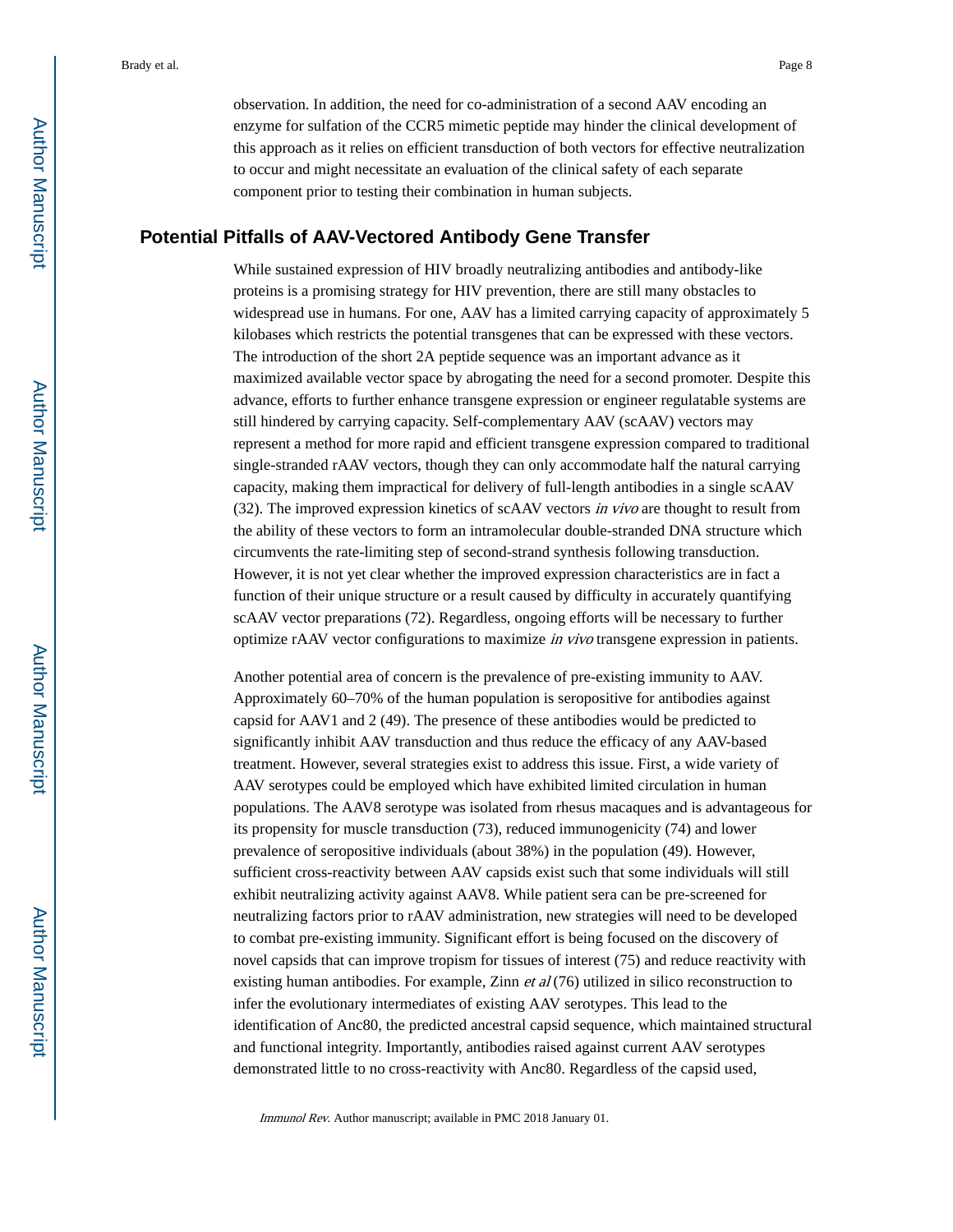antibodies will likely arise following administration thereby hindering repeated use in a single individual and highlighting the need to develop a repertoire of capsids for which preexisting immunity is limited.

One of the major issues that has arisen from AAV studies in NHP models has been the elicitation of anti-transgene immune responses that in some cases abolish efficacy against viral challenge (64,69,70,77). It is important to note, however, that none of the transgenes delivered in these studies were native macaque proteins, despite substantial effort to optimize the molecules for use in NHP. For example, simianization of VRC07 was performed by transferring the complementarity-determining regions of human VRC07 onto homologous macaque germ line genes and engineering key somatic mutations within the framework regions. The heavy and light chain variable regions were then appended to macaque constant regions (69). While this simianized antibody maintained specificity and potency, it is uncertain how well it mimics native rhesus antibodies as it did not undergo immunological selection in macaques. Similarly, antibodies used by Fuchs et al (70) were originally isolated by phage display and then converted into full-length simian antibodies, again skipping the key negative selection process. There is recent evidence that naturally elicited SIV-specific macaque antibodies isolated from NHP by means similar to human bNAbs exhibit substantially better expression characteristics in the absence of detectable anti-antibody responses following rAAV administration (HIV Keystone meeting 2016, Mario Roederer). As AAV-vectored antibody gene transfer will be used to deliver only fully human antibodies that underwent selection by the human immune system, we hypothesize that they will exhibit reduced immunogeniticy than might have been predicted by published NHP studies. Importantly, individuals receiving infusions of VRC01 protein did not generate any detectable anti-antibody responses as long as 112 days post infusion (10). Therefore, it is unclear whether anti-antibody responses will be an area of concern in human patients.

While we do not believe that immunogenicity against the transgene will be widespread if rAAV/bNAb vectors are used at large, it is entirely possible that rare individuals may experience interactions that could not be predicted *a priori*. In these instances, it would be highly desirable to have a means of reversing antibody gene expression. Inducible rAAV vector systems may provide one such method for regulatable expression as transgene transcription is dependent upon the presence of a small molecule such as tetracycline, mifepristone, or rapamycin (78–82). In these systems, the small molecule allows for transcriptional activation domains to be recruited to a basal promoter driving transgene expression. In 2007, Fang et al (63) demonstrated the ability of a rapamycin-inducible rAAV vector to drive high-level expression of full-length antibodies in vivo. Using a dimerizationregulated system, they attained serum antibody concentrations greater than 1 mg/mL which rapidly returned to baseline after discontinuation of rapamycin treatment. However, these inducible systems present several challenges for clinical application in the context of VIP. First, they require expression of transcriptional activators that would be difficult to accommodate into a single rAAV vector along with a full-length antibody gene. Second, long-term expression of these heterologous proteins may be immunogenic in patients. In 2006, Murphy *et al*  $(83)$  described a drug-dependent inducible system that circumvented these issues as it did not depend on expression of heterologous transcriptional activation domains. Instead, they engineered the transgene of interest with a stop codon just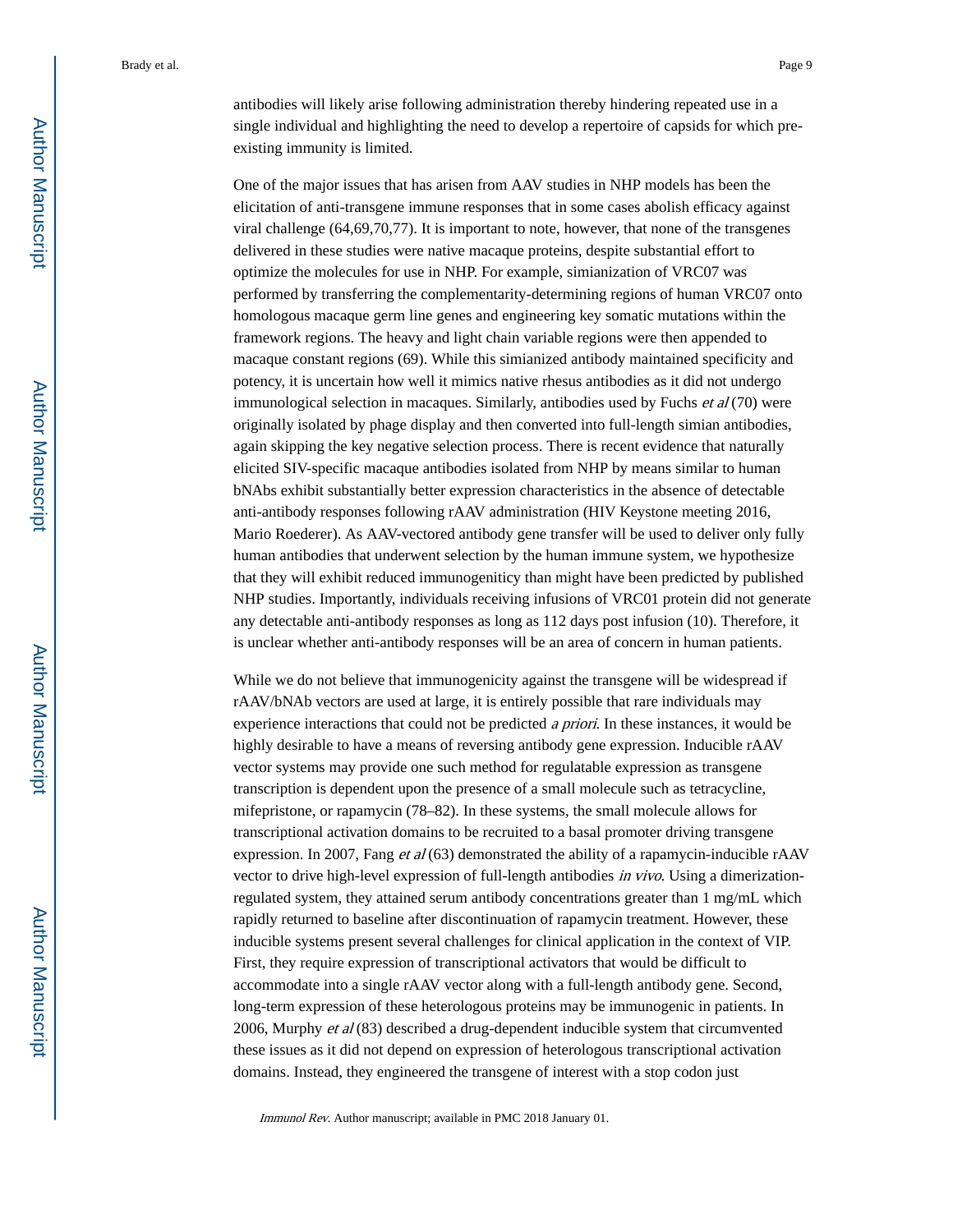downstream of the site of translation initiation, thus preventing transgene expression. Subsequent treatment with aminoglycoside antibiotics and other nonantibiotic compounds resulted in stop codon read-through and a 60-fold induction of transgene expression. In a similar approach, Yen et al (84) engineered transgenes to contain the hammerhead Sm1 ribozyme sequence, a cis-acting RNA motif derived from Schistosoma mansoni that mediates self-cleavage of the mRNA transcript and prevents transgene expression. Upon administration of antisense oligonucleotides, they observed anywhere from 20–2000-fold induction of transgene expression depending on the inducer molecule used. As with the stop codon read-through approach, this system is more amenable to rAAV vectors as only short nucleic acid sequences are required. However, all of the inducible systems described necessitate continual adherence to a daily pill regimen and therefore pose no advantage to current anti-retroviral treatments. We favor a system in which transgene expression is on by default unless intervention is required. Analogous to inducible systems, drug-dependent repressible rAAV vectors have been engineered in which small molecules block transgene expression (85) and are only necessary in the rare subset of patients in which a negative reaction occurs. In a similar approach, lentiviral vectors encoding the Herpes Simplex thymidine kinase (HSVTK) gene have been used to allow for specific destruction of transduced cells upon ganciclovir administration (86). However, these drug-dependent repressible systems would share the drawbacks of limited carrying capacity and potential immunogenicity of necessary heterologous proteins. Additionally, destruction of skeletal muscle with HSVTK-encoding vectors would likely have devastating effects. A more advanced approach currently under development by our lab utilizes Cre/loxP recombination to specifically elicit transgene destruction (unpublished data). In this method, the initial rAAV vector used for antibody gene delivery contains several loxP sites flanking the antibody gene and other regulatory elements. Upon Cre administration to transduced cells, recombination of these sites will lead to degradation of the transgene and a drastic reduction in expression. These regulated approaches will be important to ensure the safety of antibody gene transfer in widespread use.

### **Improving Expression and Efficacy of AAV-Delivered Broadly Neutralizing Antibodies**

We and others are continually working to improve the efficacy of AAV-mediated antibody gene transfer. One strategy is to improve the potency and breadth of the antibodies delivered. Since the characterization of the first major bNAbs (b12, 2G12, 2F5, 4E10, and Z13) in the early 90s, significant effort has been invested in the isolation and engineering of newer bNAbs with improved neutralization profiles. For example, PGDM1400, an HIV bNAb specific to the Env trimer apex, has exhibited a cross-clade neutralization coverage of 83% at a median half-maximal inhibitory concentration (IC<sub>50</sub>) of 0.003 μg/mL according to *in vitro* neutralization panels (87). Similarly, Mark Connors' lab at NIAID has recently identified N6, a new CD4bs-directed bNAb more potent than VRC07 and broader in the range of envelope sequences it recognizes (unpublished data). These antibodies represent a significant improvement over early generation bNAbs such as the CD4bs-directed bNAb, b12 which demonstrated an approximate 34% cross-clade neutralization coverage at a median IC<sub>50</sub> of 2.82 μg/mL (3). Previous studies indicate that bNAbs with better in vitro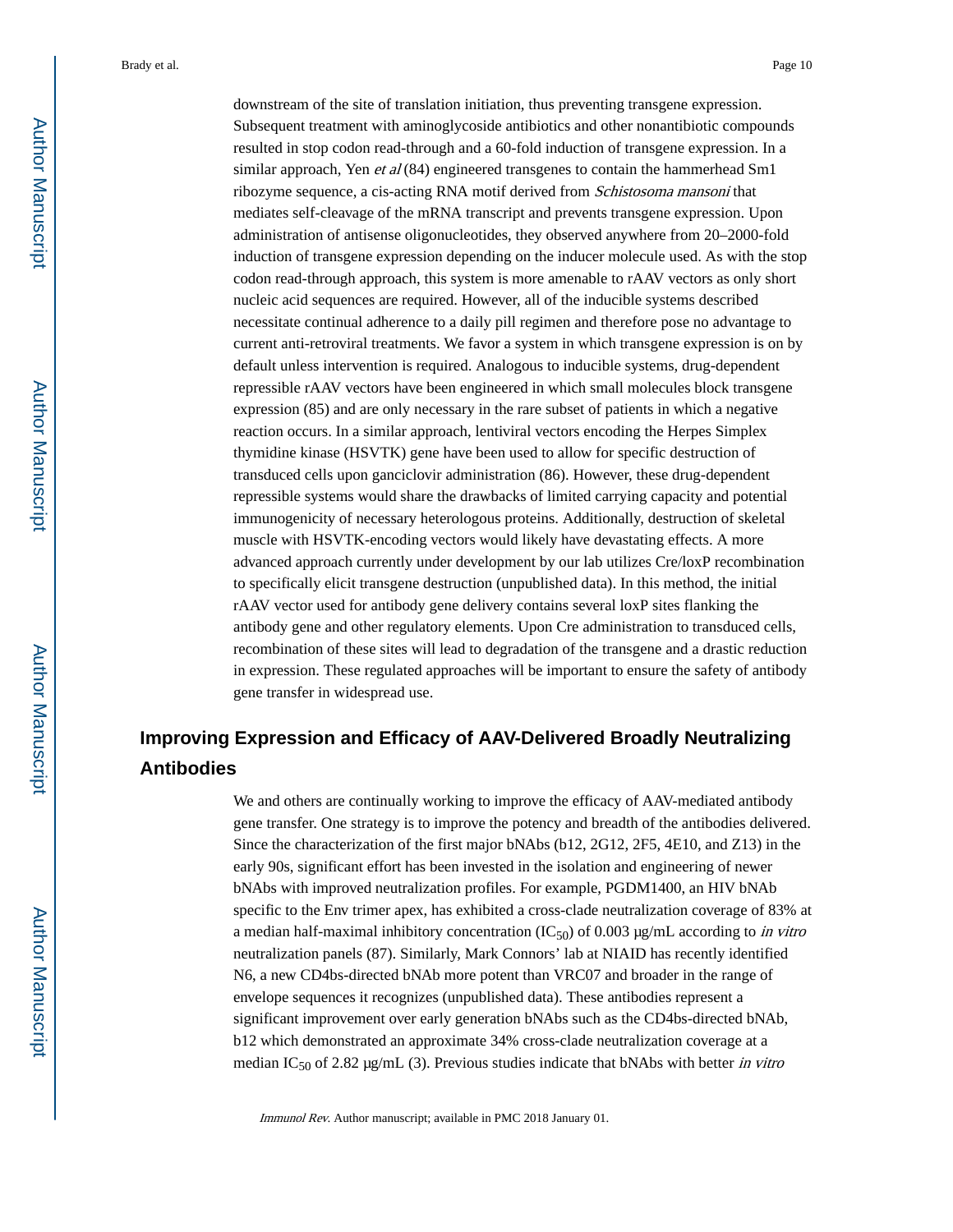neutralization characteristics can confer better protection in vivo. For example, the potent glycan-dependent bNAb, PGT121, was able to protect at an average serum antibody concentration approximately 100-fold lower than b12 in NHP models of mucosal SHIV transmission (88). However, in vitro neutralization potency is not always an accurate predictor of efficacy in vivo as evidenced by our experience with 2G12. Despite being well over the  $IC_{50}$  value of 2G12 for NL4-3, we observed only partial protection, perhaps suggesting a factor of "escapability" (i.e. the ease in which HIV can become resistant to a given antibody) as a new feature to consider when selecting bNAbs. As a consequence, newly discovered antibodies should be tested for their ability to confer protection in vivo in order to identify the best candidates for use in humans.

Delivery of AAV cocktails expressing combinations of HIV bNAbs may be advantageous to extend clade coverage and reduce potential for viral escape. However, we believe that prevention of HIV infection and reduction in transmission may be achievable through expression of a single bNAb provided it is sufficiently potent against most circulating strains of HIV. Similarly, single bNAb administration may be sufficient to maintain viral suppression as evidenced by the recent phase II clinical trial in which administration of 3BNC117 alone delayed viral rebound in suppressed patients following treatment interruption (12). Therefore, bNAb combinations may be particularly important in the context of HIV therapy as on-going viral replication produces quasi-species that may be differentially susceptible to any single bNAb. When combinations of bNAbs with varying epitope specificity were given by passive transfer to humanized mice, plasma viral load exhibited prolonged suppression compared to monotherapy (89). Interestingly, several mice receiving tri-mix therapy exhibited viral rebound due to the acquisition of viral escape variants whereas mice receiving penta-mix therapy suppressed viremia for the duration of the study. In 2016, Wagh et al assessed 15 different single bNAbs for neutralization potency against a panel of HIV clade C viruses in order to inform mathematical models of potential combinations (90). Certain 3 and 4 bNAb combinations were found to exhibit superior potency, breadth, complete neutralization, and active coverage compared to 2 bNAb combinations or any one bNAb alone. However, further *in vivo* studies will be necessary to determine the optimal combination of bNAbs for HIV therapy.

We are currently investigating additional methods to enhance the effectiveness of HIV bNAbs delivered by rAAV vectors. As previously mentioned with passive transfer studies, antibodies can be engineered to contain Fc mutations such as LS, QL, and YTE to selectively enhance the affinity of Fc for FcRn and significantly improve antibody half-life (17–19). It is unknown the extent to which FcRn-mediated antibody recycling contributes to the steady-state serum antibody concentration achieved following IM rAAV administration in vivo. This is important to determine as it will inform the design of optimal strategies to enhance bNAb expression. If recycling contributes substantially to steady-state concentrations, Fc mutations that enhance FcRn interactions may provide an important tool for enhancing both serum and mucosal antibody concentrations following rAAV administration. Translating such improvements to humans could enable the use of substantially reduced vector dosage to attain clinically relevant antibody concentrations, thereby improving both the cost-effectiveness and safety of VIP.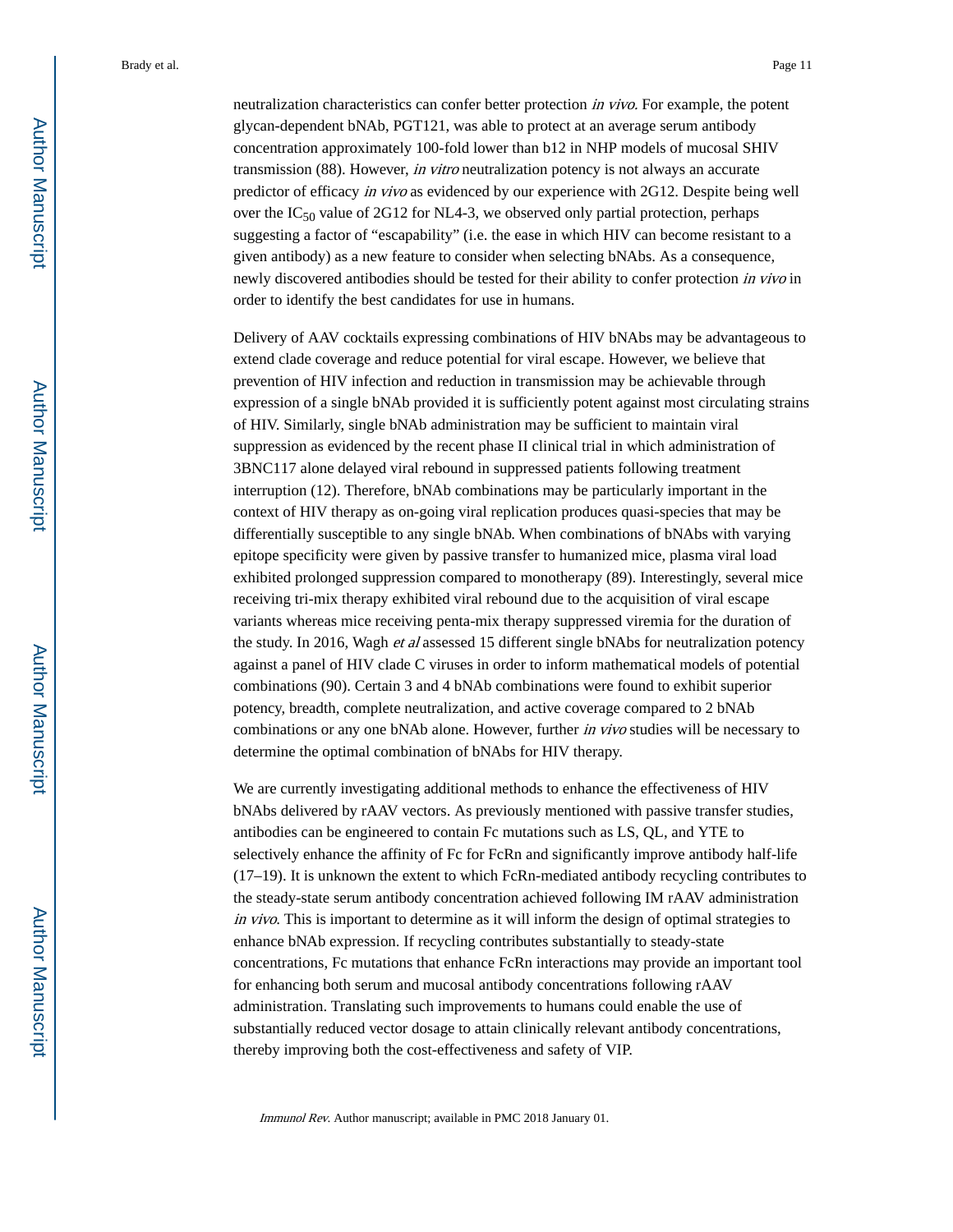In addition to the FcRn, the Fc region mediates interactions with complement proteins and Fc receptors on innate immune cells to facilitate antibody effector functions including complement-dependent cytotoxicity (CDC), antibody-dependent cellular cytotoxicity (ADCC), and antibody-dependent cellular phagocytosis (ADCP). Growing evidence suggests a role for these antibody-mediated effector functions, particularly ADCC, in HIV protection and control. For example, the RV144 phase III clinical trial in Thailand demonstrated a 31.2% reduction in HIV infection among participants receiving the vaccine; this protection is thought to correlate with high levels of ADCC (91,92). Additionally, HIV controllers have been shown to exhibit higher levels of ADCC-mediating antibodies compared to viremic subjects (93). This interest in antibody-mediated effector functions has led to investigations of their contribution to the mechanism of bNAb-mediated protection. In the NHP model, mutations abolishing effector function activity were engineered into the Fc region of b12. The mutated bNAb exhibited a significantly diminished capacity to prevent SHIV infection compared to wild-type b12 indicating a role for effector functions in protection (94). Similar results were observed using mutant human-mouse chimeric antibodies in a mouse model of HIV entry (95). The relative importance of each effector function to bNAb efficacy and whether this contribution is similar across bNAbs of differing epitope specificity remains poorly understood. If Fc-mediated functions are shown to be important, then rAAV vectors can be used to delivery mutant bNAbs with enhanced effector function activity, potentially conferring protection superior to that of wild-type bNAbs and other available treatments.

#### **Conclusion**

AAV-vectored delivery of HIV broadly neutralizing antibodies and antibody-like proteins has led to long-term, systemic transgene expression that conferred protection from viral challenge in a variety of animal models. Given the apparent difficulty in eliciting bNAb responses through traditional vaccine approaches, vectored gene transfer may be a practical, effective strategy to prevent human HIV transmission. With the isolation of broader and more potent neutralizing antibodies as well as the potential for antibody engineering to enhance expression and effector function activity, it may be possible to further improve the protective efficacy of existing bNAbs. Anti-transgene responses following AAV administration are a potential area of concern as they have abrogated protection in NHP models; however, given the non-native nature of the molecules delivered in these studies it is uncertain whether analogous humoral responses will be elicited in human subjects receiving native human antibodies. Two phase I clinical trials have been planned to evaluate the safety of AAV-delivered HIV bNAbs. The first trial sponsored by the International Aids Vaccine Initiative recruited healthy adult men in the United Kingdom to receive a rAAV1 vector expressing PG9. This trial was scheduled to conclude in early 2016, however, the findings have not yet been published. The second trial sponsored by the VRC will test a rAAV8 vector expressing VRC07 in HIV infected patients. Results from these studies will undoubtedly shed light on the present controversy surrounding anti-antibody responses and is likely to reveal other potential challenges that will need to be overcome to enable widespread use of antibody gene transfer in humans.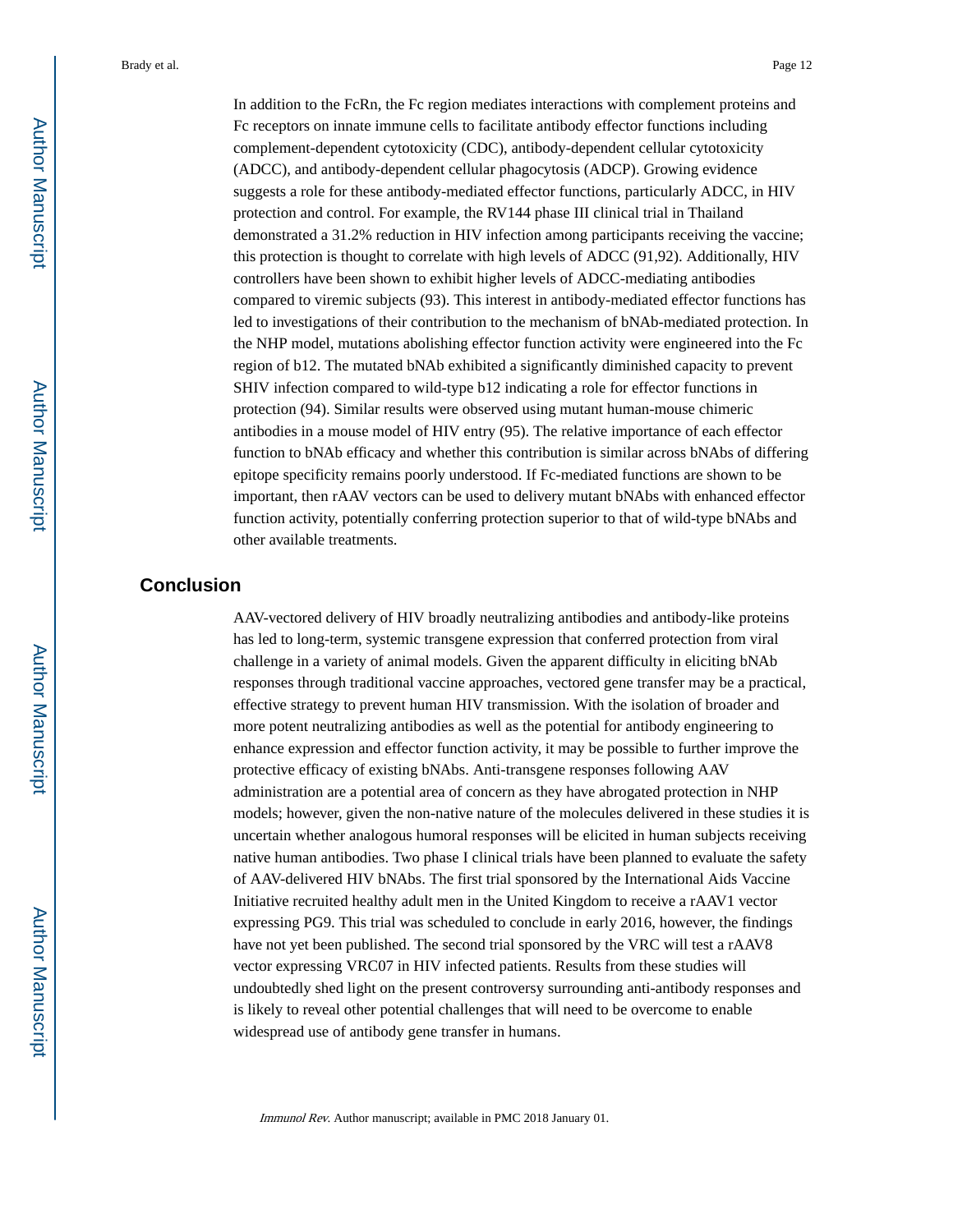#### **Acknowledgments**

A.B.B. is supported by the National Institutes for Drug Abuse (NIDA) Avenir New Innovator Award DP2DA040254, the MGH Transformative Scholars Program as well as funding from the Charles H. Hood Foundation. This independent research was supported by the Gilead Sciences Research Scholars Program in HIV. D.B. and A.B.B were supported by the National Institutes of Health (HHSN266200500035C) through a contract from the NIAID.

#### **References**

- 1. Hraber P, Seaman MS, Bailer RT, Mascola JR, Montefiori DC, Korber BT. Prevalence of broadly neutralizing antibody responses during chronic HIV-1 infection. AIDS. 2014; 28(2):163–9. [PubMed: 24361678]
- 2. Gray ES, et al. The neutralization breadth of HIV-1 develops incrementally over four years and is associated with CD4+ T cell decline and high viral load during acute infection. J Virol. 2011; 85(10):4828–40. [PubMed: 21389135]
- 3. Walker LM, et al. Broad neutralization coverage of HIV by multiple highly potent antibodies. Nature. 2011; 477(7365):466–70. [PubMed: 21849977]
- 4. Mascola JR, et al. Protection of macaques against pathogenic simian/human immunodeficiency virus 89. 6PD by passive transfer of neutralizing antibodies. J Virol. 1999; 73(5):4009–18. [PubMed: 10196297]
- 5. Mascola JR, et al. Protection of macaques against vaginal transmission of a pathogenic HIV-1/SIV chimeric virus by passive infusion of neutralizing antibodies. Nat Med. 2000; 6(2):207–10. [PubMed: 10655111]
- 6. Parren PW, et al. Antibody protects macaques against vaginal challenge with a pathogenic R5 simian/human immunodeficiency virus at serum levels giving complete neutralization in vitro. J Virol. 2001; 75(17):8340–7. [PubMed: 11483779]
- 7. Hessell AJ, et al. Effective, low-titer antibody protection against low-dose repeated mucosal SHIV challenge in macaques. Nat Med. 2009; 15(8):951–4. [PubMed: 19525965]
- 8. Hessell AJ, et al. Broadly neutralizing monoclonal antibodies 2F5 and 4E10 directed against the human immunodeficiency virus type 1 gp41 membrane-proximal external region protect against mucosal challenge by simian-human immunodeficiency virus SHIVBa-L. J Virol. 2010; 84(3): 1302–13. [PubMed: 19906907]
- 9. Ng CT, et al. Passive neutralizing antibody controls SHIV viremia and enhances B cell responses in infant macaques. Nat Med. 2010; 16(10):1117–9. [PubMed: 20890292]
- 10. Lynch RM, et al. Virologic effects of broadly neutralizing antibody VRC01 administration during chronic HIV-1 infection. Sci Transl Med. 2015; 7(319):319ra206–6.
- 11. Caskey M, et al. Viraemia suppressed in HIV-1-infected humans by broadly neutralizing antibody 3BNC117. Nature. 2015; 522(7557):487–91. [PubMed: 25855300]
- 12. Scheid JF, et al. HIV-1 antibody 3BNC117 suppresses viral rebound in humans during treatment interruption. Nature. 2016; doi: 10.1038/nature18929
- 13. NIAID. Evaluating the safety and efficacy of the VRC01 antibody in reducing acquisition of HIV-1 infection in women. Available from:<https://clinicaltrials.gov/ct2/show/NCT02568215>
- 14. NIAID. Evaluating the safety and pharmacokinetics of VRC01, a potent anti-HIV neutralizing monoclonal antibody, in HIV-1-exposed infants. Available from: [https://clinicaltrials.gov/ct2/show/](https://clinicaltrials.gov/ct2/show/results/NCT02256631) [results/NCT02256631](https://clinicaltrials.gov/ct2/show/results/NCT02256631)
- 15. van der Straten A, Van Damme L, Haberer JE, Bangsberg DR. Unraveling the divergent results of pre-exposure prophylaxis trials for HIV prevention. AIDS. 2012; 26(7):F13–9. [PubMed: 22333749]
- 16. Goebl NA, Babbey CM, Datta-Mannan A, Witcher DR, Wroblewski VJ, Dunn KW. Neonatal Fc receptor mediates internalization of Fc in transfected human endothelial cells. Mol Biol Cell. 2008; 19(12):5490–505. [PubMed: 18843053]
- 17. Zalevsky J, et al. Enhanced antibody half-life improves in vivo activity. Nat Biotechnol. 2010; 28(2):157–9. [PubMed: 20081867]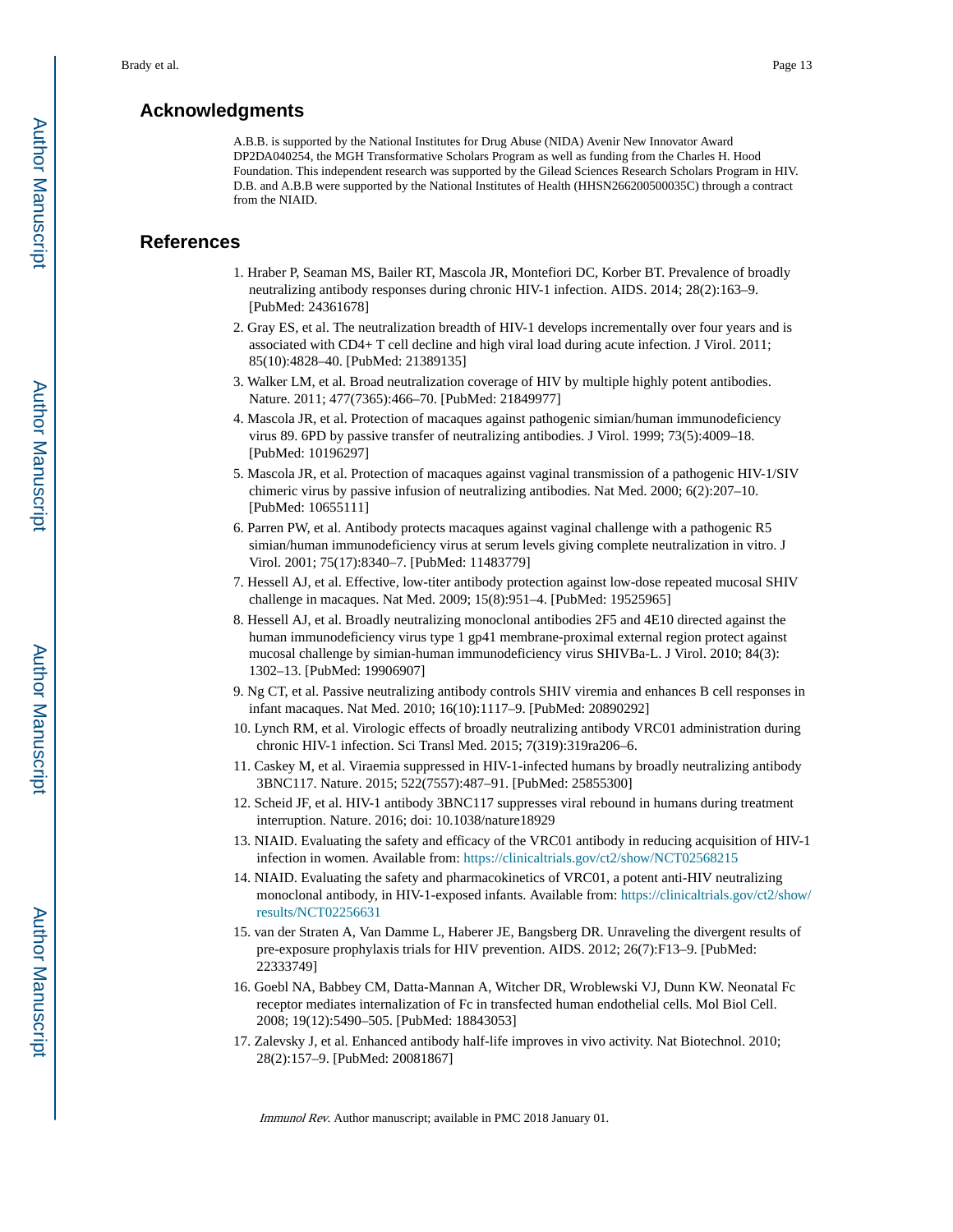- 18. Hinton PR, et al. Engineered human IgG antibodies with longer serum half-lives in primates. J Biol Chem. 2004; 279(8):6213–6. [PubMed: 14699147]
- 19. Dall'Acqua WF, Kiener PA, Wu H. Properties of human IgG1s engineered for enhanced binding to the neonatal Fc receptor (FcRn). J Biol Chem. 2006; 281(33):23514–24. [PubMed: 16793771]
- 20. Ko S-Y, et al. Enhanced neonatal Fc receptor function improves protection against primate SHIV infection. Nature. 2014; 514(7524):642–5. [PubMed: 25119033]
- 21. NIAID. Safety and pharmacokinetics of a human monoclonal antibody, VRC-HIVMAB080-00-AB (VRC01LS), with broad HIV-1 neutralizing activity, administered intravenously or subcutaneously to healthy adults. Available from: <https://clinicaltrials.gov/ct2/show/NCT02599896>
- 22. Vlug A, Nieuwenhuys EJ, van Eijk RV, Geertzen HG, van Houte AJ. Nephelometric measurements of human IgG subclasses and their reference ranges. Ann Biol Clin (Paris). 1994; 52(7–8):561–7. [PubMed: 7840433]
- 23. Kwong PD, Wilson IA. HIV-1 and influenza antibodies: seeing antigens in new ways. Nat Immunol. 2009; 10(6):573–8. [PubMed: 19448659]
- 24. Burton DR, et al. HIV vaccine design and the neutralizing antibody problem. Nat Immunol. 2004; 5(3):233–6. [PubMed: 14985706]
- 25. Dormitzer PR, Ulmer JB, Rappuoli R. Structure-based antigen design: a strategy for next generation vaccines. Trends Biotechnol. 2008; 26(12):659–67. [PubMed: 18977045]
- 26. Zhou T, et al. Structural definition of a conserved neutralization epitope on HIV-1 gp120. Nature. 2007; 445(7129):732–7. [PubMed: 17301785]
- 27. McLellan JS, et al. Structure of HIV-1 gp120 V1/V2 domain with broadly neutralizing antibody PG9. Nature. 2011; 480(7377):336–43. [PubMed: 22113616]
- 28. Pejchal R, et al. A potent and broad neutralizing antibody recognizes and penetrates the HIV glycan shield. Science. 2011; 334(6059):1097–103. [PubMed: 21998254]
- 29. Julien J-P, Lee PS, Wilson IA. Structural insights into key sites of vulnerability on HIV-1 Env and influenza HA. Immunol Rev. 2012; 250(1):180–98. [PubMed: 23046130]
- 30. Moody MA, et al. H3N2 influenza infection elicits more cross-reactive and less clonally expanded anti-hemagglutinin antibodies than influenza vaccination. PLoS ONE. 2011; 6(10):e25797. [PubMed: 22039424]
- 31. Li G-M, et al. Pandemic H1N1 influenza vaccine induces a recall response in humans that favors broadly cross-reactive memory B cells. Proc Natl Acad Sci USA. 2012; 109(23):9047–52. [PubMed: 22615367]
- 32. Wu X, et al. Focused evolution of HIV-1 neutralizing antibodies revealed by structures and deep sequencing. Science. 2011; 333(6049):1593–602. [PubMed: 21835983]
- 33. Liao H-X, et al. Co-evolution of a broadly neutralizing HIV-1 antibody and founder virus. Nature. 2013; 496(7446):469–76. [PubMed: 23552890]
- 34. Doria-Rose NA, et al. Developmental pathway for potent V1V2-directed HIV-neutralizing antibodies. Nature. 2014; 509(7498):55–62. [PubMed: 24590074]
- 35. Moore PL, et al. Evolution of an HIV glycan-dependent broadly neutralizing antibody epitope through immune escape. Nat Med. 2012; 18(11):1688–92. [PubMed: 23086475]
- 36. Wibmer CK, et al. Viral escape from HIV-1 neutralizing antibodies drives increased plasma neutralization breadth through sequential recognition of multiple epitopes and immunotypes. PLoS Pathog. 2013; 9(10):e1003738. [PubMed: 24204277]
- 37. Muthumani K, Flingai S, Wise M, Tingey C, Ugen KE, Weiner DB. Optimized and enhanced DNA plasmid vector based in vivo construction of a neutralizing anti-HIV-1 envelope glycoprotein Fab. Hum Vaccin Immunother. 2013; 9(10):2253–62. [PubMed: 24045230]
- 38. Luo XM, Maarschalk E, O'Connell RM, Wang P, Yang L, Baltimore D. Engineering human hematopoietic stem/progenitor cells to produce a broadly neutralizing anti-HIV antibody after in vitro maturation to human B lymphocytes. Blood. 2009; 113(7):1422–31. [PubMed: 19059876]
- 39. Joseph A, et al. Inhibition of in vivo HIV infection in humanized mice by gene therapy of human hematopoietic stem cells with a lentiviral vector encoding a broadly neutralizing anti-HIV antibody. J Virol. 2010; 84(13):6645–53. [PubMed: 20410262]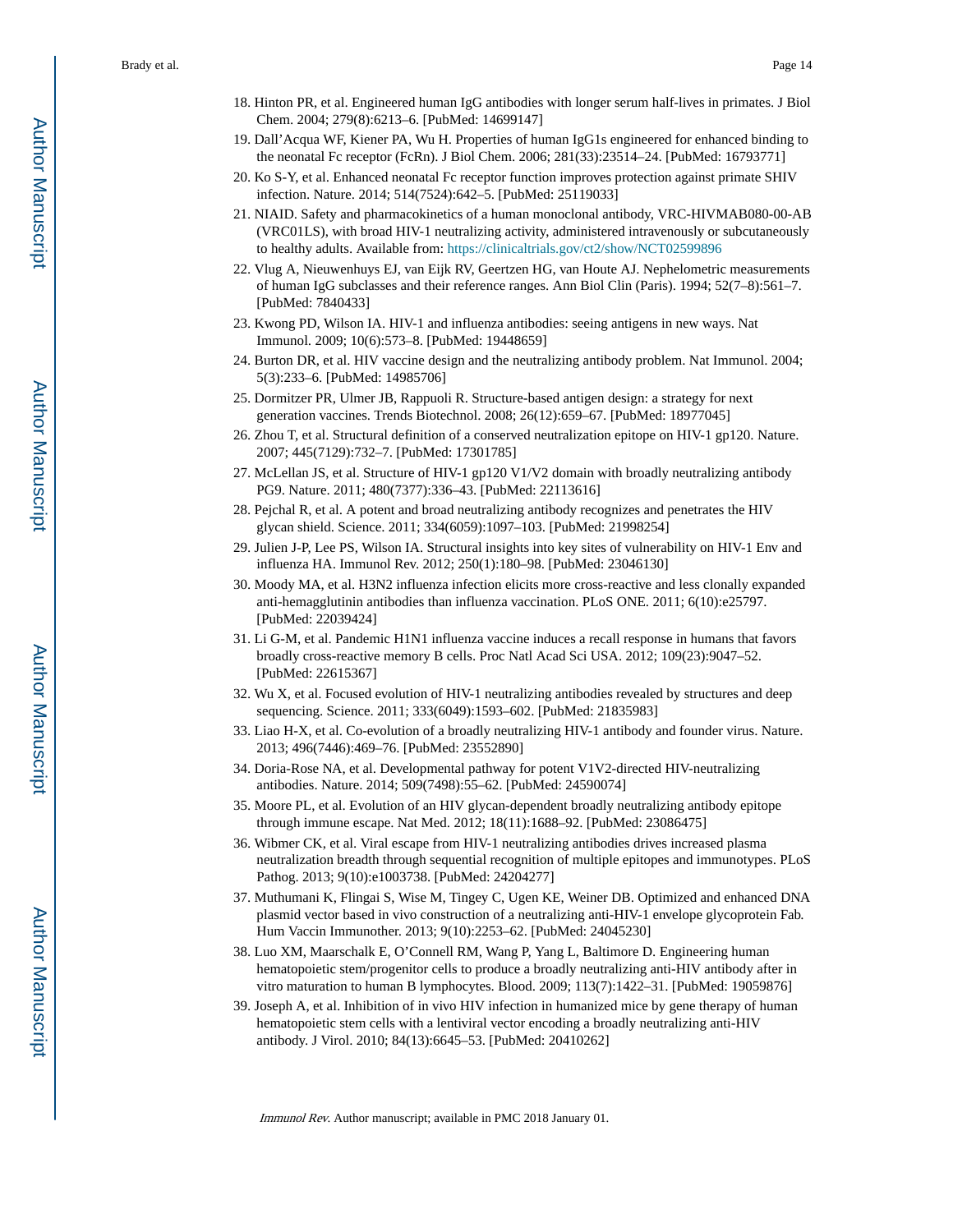- 40. Mingozzi F, High KA. Therapeutic in vivo gene transfer for genetic disease using AAV: progress and challenges. Nat Rev Genet. 2011; 12(7):515–5.
- 41. Croyle MA, Cheng X, Wilson JM. Development of formulations that enhance physical stability of viral vectors for gene therapy. Gene Ther. 2001; 8(17):1281–90. [PubMed: 11571564]
- 42. Rayaprolu V, et al. Comparative analysis of adeno-associated virus capsid stability and dynamics. J Virol. 2013; 87(24):13150–60. [PubMed: 24067976]
- 43. Kuck D, et al. Intranasal vaccination with recombinant adeno-associated virus type 5 against human papillomavirus type 16 L1. J Virol. 2006; 80(6):2621–30. [PubMed: 16501072]
- 44. Srivastava A, Lusby EW, Berns KI. Nucleotide sequence and organization of the adeno-associated virus 2 genome. J Virol. 1983; 45(2):555–64. [PubMed: 6300419]
- 45. Gao G, Vandenberghe LH, Wilson JM. New recombinant serotypes of AAV vectors. Curr Gene Ther. 2005; 5(3):285–97. [PubMed: 15975006]
- 46. Kotin RM, et al. Site-specific integration by adeno-associated virus. Proc Natl Acad Sci USA. 1990; 87(6):2211–5. [PubMed: 2156265]
- 47. Samulski RJ, et al. Targeted integration of adeno-associated virus (AAV) into human chromosome 19. EMBO J. 1991; 10(12):3941–50. [PubMed: 1657596]
- 48. Huser D, Weger S, Heilbronn R. Kinetics and frequency of adeno-associated virus site-specific integration into human chromosome 19 monitored by quantitative real-time PCR. J Virol. 2002; 76(15):7554–9. [PubMed: 12097568]
- 49. Boutin S, et al. Prevalence of serum IgG and neutralizing factors against adeno-associated virus (AAV) types 1, 2, 5, 6, 8, and 9 in the healthy population: implications for gene therapy using AAV vectors. Hum Gene Ther. 2010; 21(6):704–12. [PubMed: 20095819]
- 50. Nault J-C, Datta S, Imbeaud S, Franconi A, Zucman-Rossi J. Adeno-associated virus type 2 as an oncogenic virus in human hepatocellular carcinoma. Mol Cell Oncol. 2016; 3(2):e1095271. [PubMed: 27308626]
- 51. Berns KI, et al. Adeno-associated virus type 2 and hepatocellular carcinoma? Hum Gene Ther. 2015; 26(12):779–81. [PubMed: 26690810]
- 52. Duan D, et al. Circular intermediates of recombinant adeno-associated virus have defined structural characteristics responsible for long-term episomal persistence in muscle tissue. J Virol. 1998; 72(11):8568–77. [PubMed: 9765395]
- 53. Clark KR, Sferra TJ, Johnson PR. Recombinant adeno-associated viral vectors mediate long-term transgene expression in muscle. Hum Gene Ther. 1997; 8(6):659–69. [PubMed: 9113506]
- 54. Kessler PD, et al. Gene delivery to skeletal muscle results in sustained expression and systemic delivery of a therapeutic protein. Proc Natl Acad Sci USA. 1996; 93(24):14082–7. [PubMed: 8943064]
- 55. Xiao X, Li J, Samulski RJ. Efficient long-term gene transfer into muscle tissue of immunocompetent mice by adeno-associated virus vector. J Virol. 1996; 70(11):8098–108. [PubMed: 8892935]
- 56. Buchlis G, et al. Factor IX expression in skeletal muscle of a severe hemophilia B patient 10 years after AAV-mediated gene transfer. Blood. 2012; 119(13):3038–41. [PubMed: 22271447]
- 57. Herzog RW, et al. Stable gene transfer and expression of human blood coagulation factor IX after intramuscular injection of recombinant adeno-associated virus. Proc Natl Acad Sci USA. 1997; 94(11):5804–9. [PubMed: 9159155]
- 58. Monahan PE, et al. Direct intramuscular injection with recombinant AAV vectors results in sustained expression in a dog model of hemophilia. Gene Ther. 1998; 5(1):40–9. [PubMed: 9536263]
- 59. Murphy JE, Zhou S, Giese K, Williams LT, Escobedo JA, Dwarki VJ. Long-term correction of obesity and diabetes in genetically obese mice by a single intramuscular injection of recombinant adeno-associated virus encoding mouse leptin. Proc Natl Acad Sci USA. 1997; 94(25):13921–6. [PubMed: 9391128]
- 60. Lewis AD, Chen R, Montefiori DC, Johnson PR, Clark KR. Generation of neutralizing activity against human immunodeficiency virus type 1 in serum by antibody gene transfer. J Virol. 2002; 76(17):8769–75. [PubMed: 12163597]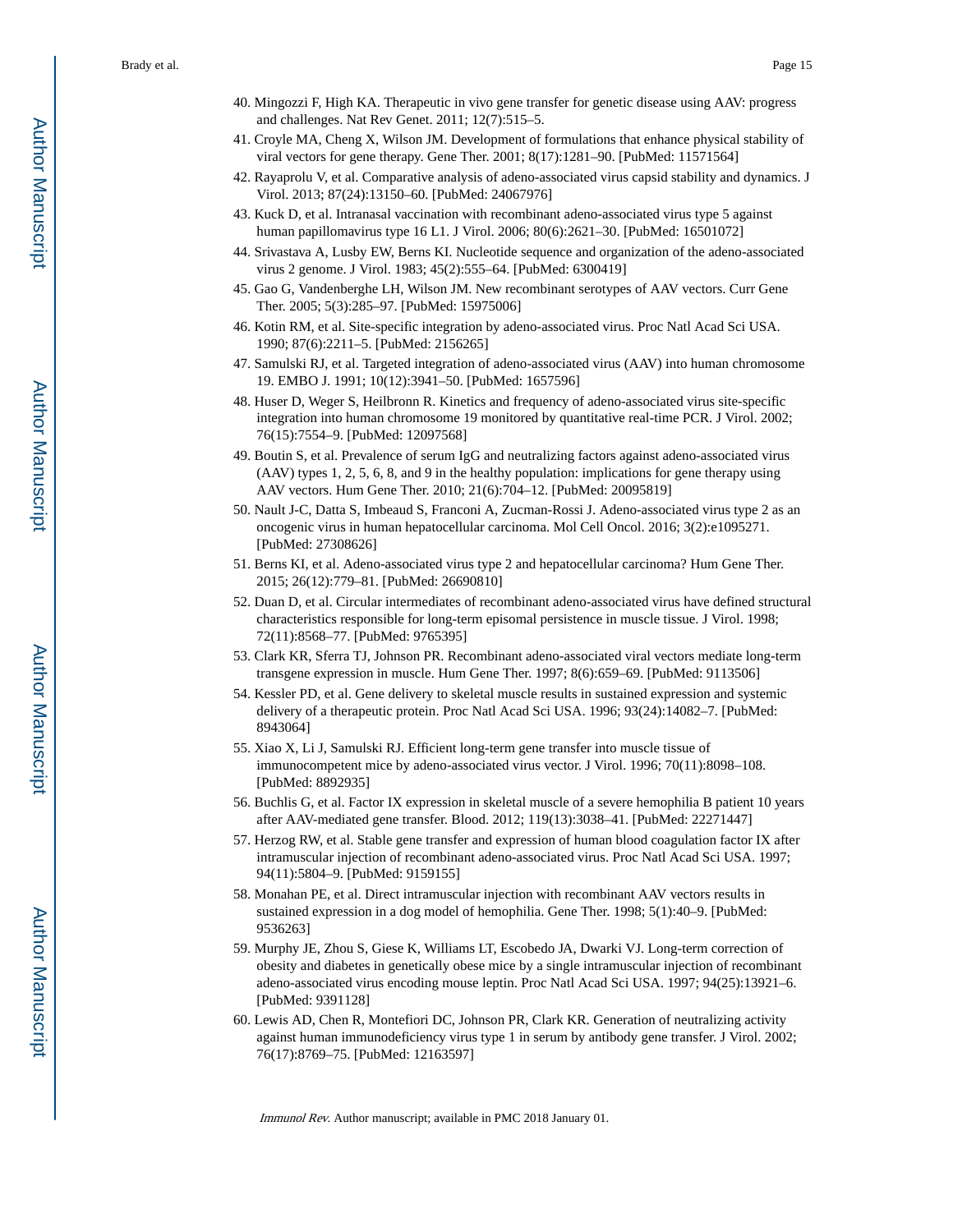- 61. Fang J, et al. Stable antibody expression at therapeutic levels using the 2A peptide. Nat Biotechnol. 2005; 23(5):584–90. [PubMed: 15834403]
- 62. Donnelly ML, et al. Analysis of the aphthovirus 2A/2B polyprotein 'cleavage' mechanism indicates not a proteolytic reaction, but a novel translational effect: a putative ribosomal 'skip'. J Gen Virol. 2001; 82(Pt 5):1013–25. [PubMed: 11297676]
- 63. Fang J, Yi S, Simmons A, Tu GH, Nguyen M, Harding TC, et al. An antibody delivery system for regulated expression of therapeutic levels of monoclonal antibodies in vivo. Mol Ther. 2007; 15(6):1153–9. [PubMed: 17375065]
- 64. Johnson PR, et al. Vector-mediated gene transfer engenders long-lived neutralizing activity and protection against SIV infection in monkeys. Nat Med. 2009; 15(8):901–6. [PubMed: 19448633]
- 65. Balazs AB, Chen J, Hong CM, Rao DS, Yang L, Baltimore D. Antibody-based protection against HIV infection by vectored immunoprophylaxis. Nature. 2012; 481(7379):81–4.
- 66. Balazs AB, et al. Vectored immunoprophylaxis protects humanized mice from mucosal HIV transmission. Nat Med. 2014; 20(3):296–300. [PubMed: 24509526]
- 67. Hughes JP, et al. Determinants of per-coital-act HIV-1 infectivity among African HIV-1 serodiscordant couples. J Infect Dis. 2012; 205(3):358–65. [PubMed: 22241800]
- 68. Shattock RJ, Moore JP. Inhibiting sexual transmission of HIV-1 infection. Nat Rev Microbiol. 2003; 1(1):25–34. [PubMed: 15040177]
- 69. Saunders KO, et al. Broadly neutralizing human immunodeficiency virus type 1 antibody gene transfer protects nonhuman primates from mucosal simian-human immunodeficiency virus infection. J Virol. 2015; 89(16):8334–45. [PubMed: 26041300]
- 70. Fuchs SP, Martinez-Navio JM, Piatak M, Lifson JD, Gao G, Desrosiers RC. AAV-delivered antibody mediates significant protective effects against SIVmac239 challenge in the absence of neutralizing activity. PLoS Pathog. 2015; 11(8):e1005090. [PubMed: 26248318]
- 71. Gardner MR, et al. AAV-expressed eCD4-Ig provides durable protection from multiple SHIV challenges. Nature. 2015; 519(7541):87–91. [PubMed: 25707797]
- 72. Fagone P, Wright JF, Nathwani AC, Nienhuis AW, Davidoff AM, Gray JT. Systemic errors in quantitative polymerase chain reaction titration of self-complementary adeno-associated viral vectors and improved alternative methods. Hum Gene Ther Methods. 2012; 23(1):1–7. [PubMed: 22428975]
- 73. Gao G-P, Alvira MR, Wang L, Calcedo R, Johnston J, Wilson JM. Novel adeno-associated viruses from rhesus monkeys as vectors for human gene therapy. Proc Natl Acad Sci USA. 2002; 99(18): 11854–9. [PubMed: 12192090]
- 74. Mays LE, et al. AAV8 induces tolerance in murine muscle as a result of poor APC transduction, T cell exhaustion, and minimal MHCI upregulation on target cells. Mol Ther. 2014; 22(1):28–41. [PubMed: 23778424]
- 75. Lisowski L, et al. Selection and evaluation of clinically relevant AAV variants in a xenograft liver model. Nature. 2014; 506(7488):382–6. [PubMed: 24390344]
- 76. Zinn E, et al. In Silico reconstruction of the viral evolutionary lineage yields a potent gene therapy vector. Cell Rep. 2015; 12(6):1056–68. [PubMed: 26235624]
- 77. Martinez-Navio JM, Fuchs SP, Pedreño-López S, Rakasz EG, Gao G, Desrosiers RC. Host antiantibody responses following adeno-associated virus-mediated delivery of antibodies against HIV and SIV in rhesus monkeys. Mol Ther. 2016; 24(1):76–86. [PubMed: 26444083]
- 78. Gossen M, Bujard H. Tight control of gene expression in mammalian cells by tetracyclineresponsive promoters. Proc Natl Acad Sci USA. 1992; 89(12):5547–51. [PubMed: 1319065]
- 79. Chtarto A, et al. Tetracycline-inducible transgene expression mediated by a single AAV vector. Gene Ther. 2003; 10(1):84–94. [PubMed: 12525840]
- 80. Wang Y, O'Malley BW, Tsai SY. A regulatory system for use in gene transfer. Proc Natl Acad Sci USA. 1994; 91(17):8180–4. [PubMed: 8058776]
- 81. Rivera VM, et al. Long-term pharmacologically regulated expression of erythropoietin in primates following AAV-mediated gene transfer. Blood. 2005; 105(4):1424–30. [PubMed: 15507527]
- 82. Clackson T. Regulated gene expression systems. Gene Ther. 2000; 7(2):120–5. [PubMed: 10673717]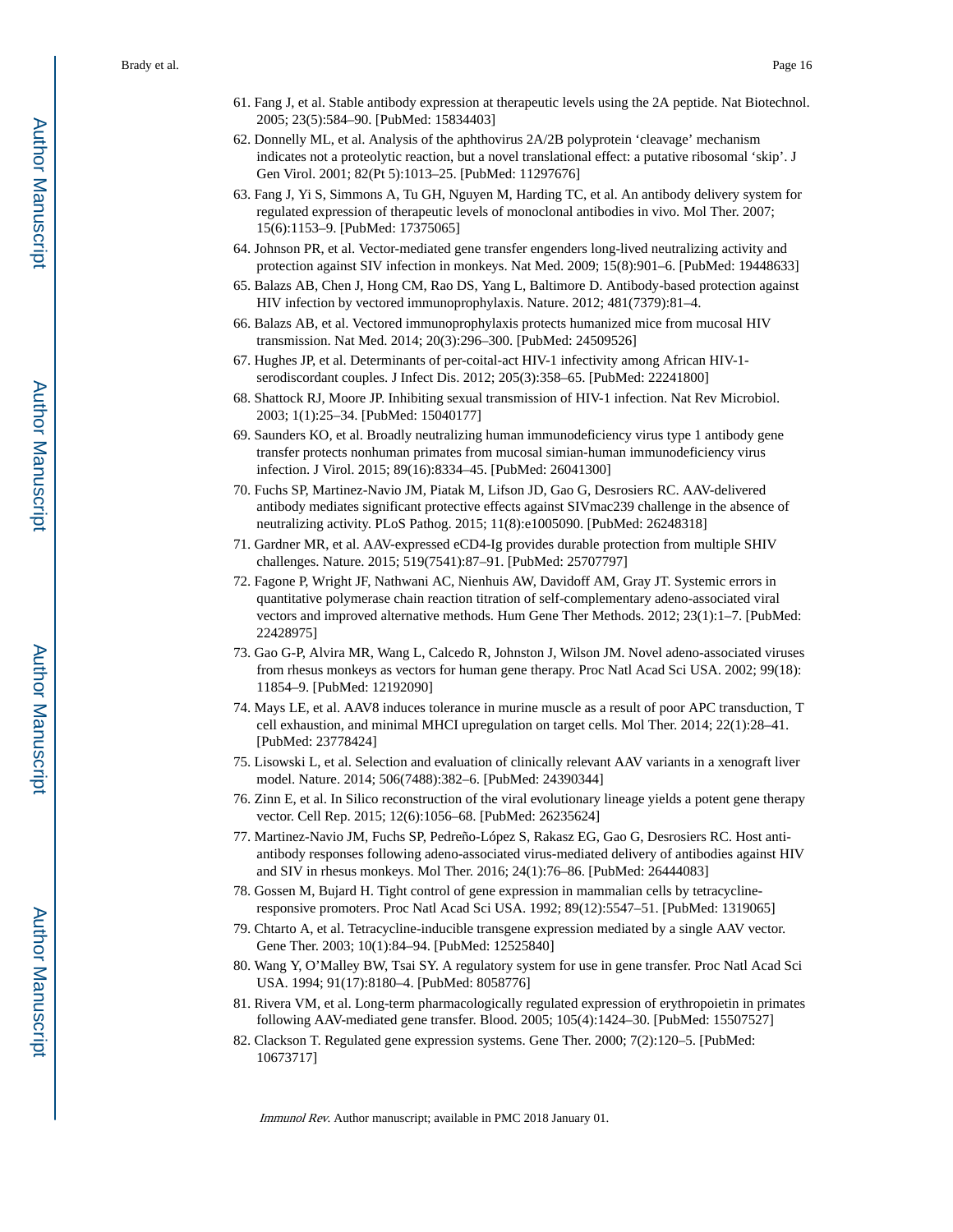- 83. Murphy GJ, Mostoslavsky G, Kotton DN, Mulligan RC. Exogenous control of mammalian gene expression via modulation of translational termination. Nat Med. 2006; 12(9):1093–9. [PubMed: 16892063]
- 84. Yen L, et al. Exogenous control of mammalian gene expression through modulation of RNA selfcleavage. Nature. 2004; 431(7007):471–6. [PubMed: 15386015]
- 85. Haberman RP, McCown TJ, Samulski RJ. Inducible long-term gene expression in brain with adeno-associated virus gene transfer. Gene Ther. 1998; 5(12):1604–11. [PubMed: 10023439]
- 86. Tiberghien P, et al. Ganciclovir treatment of herpes simplex thymidine kinase-transduced primary T lymphocytes: an approach for specific in vivo donor T-cell depletion after bone marrow transplantation? Blood. 1994; 84(4):1333–41. [PubMed: 8049449]
- 87. Sok D, et al. Recombinant HIV envelope trimer selects for quaternary-dependent antibodies targeting the trimer apex. Proc Natl Acad Sci USA. 2014; 111(49):17624–9. [PubMed: 25422458]
- 88. Moldt B, et al. Highly potent HIV-specific antibody neutralization in vitro translates into effective protection against mucosal SHIV challenge in vivo. Proc Natl Acad Sci USA. 2012; 109(46): 18921–5. [PubMed: 23100539]
- 89. Klein F, et al. HIV therapy by a combination of broadly neutralizing antibodies in humanized mice. Nature. 2012; 492(7427):118–22. [PubMed: 23103874]
- 90. Wagh K, et al. Optimal combinations of broadly neutralizing antibodies for prevention and treatment of HIV-1 clade C infection. PLoS Pathog. 2016; 12(3):e1005520. [PubMed: 27028935]
- 91. Haynes BF, et al. Immune-correlates analysis of an HIV-1 vaccine efficacy trial. N Engl J Med. 2012; 366(14):1275–86. [PubMed: 22475592]
- 92. Bonsignori M, et al. Antibody-dependent cellular cytotoxicity-mediating antibodies from an HIV-1 vaccine efficacy trial target multiple epitopes and preferentially use the VH1 gene family. J Virol. 2012; 86(21):11521–32. [PubMed: 22896626]
- 93. Lambotte O, et al. High antibody-dependent cellular cytotoxicity responses are correlated with strong CD8 T cell viral suppressive activity but not with B57 status in HIV-1 elite controllers. PLoS ONE. 2013; 8(9):e74855. [PubMed: 24086385]
- 94. Hessell AJ, et al. Fc receptor but not complement binding is important in antibody protection against HIV. Nature. 2007; 449(7158):101–4. [PubMed: 17805298]
- 95. Bournazos S, Klein F, Pietzsch J, Seaman MS, Nussenzweig MC, Ravetch JV. Broadly neutralizing anti-HIV-1 antibodies require Fc effector functions for in vivo activity. Cell. 2014; 158(6):1243– 53. [PubMed: 25215485]